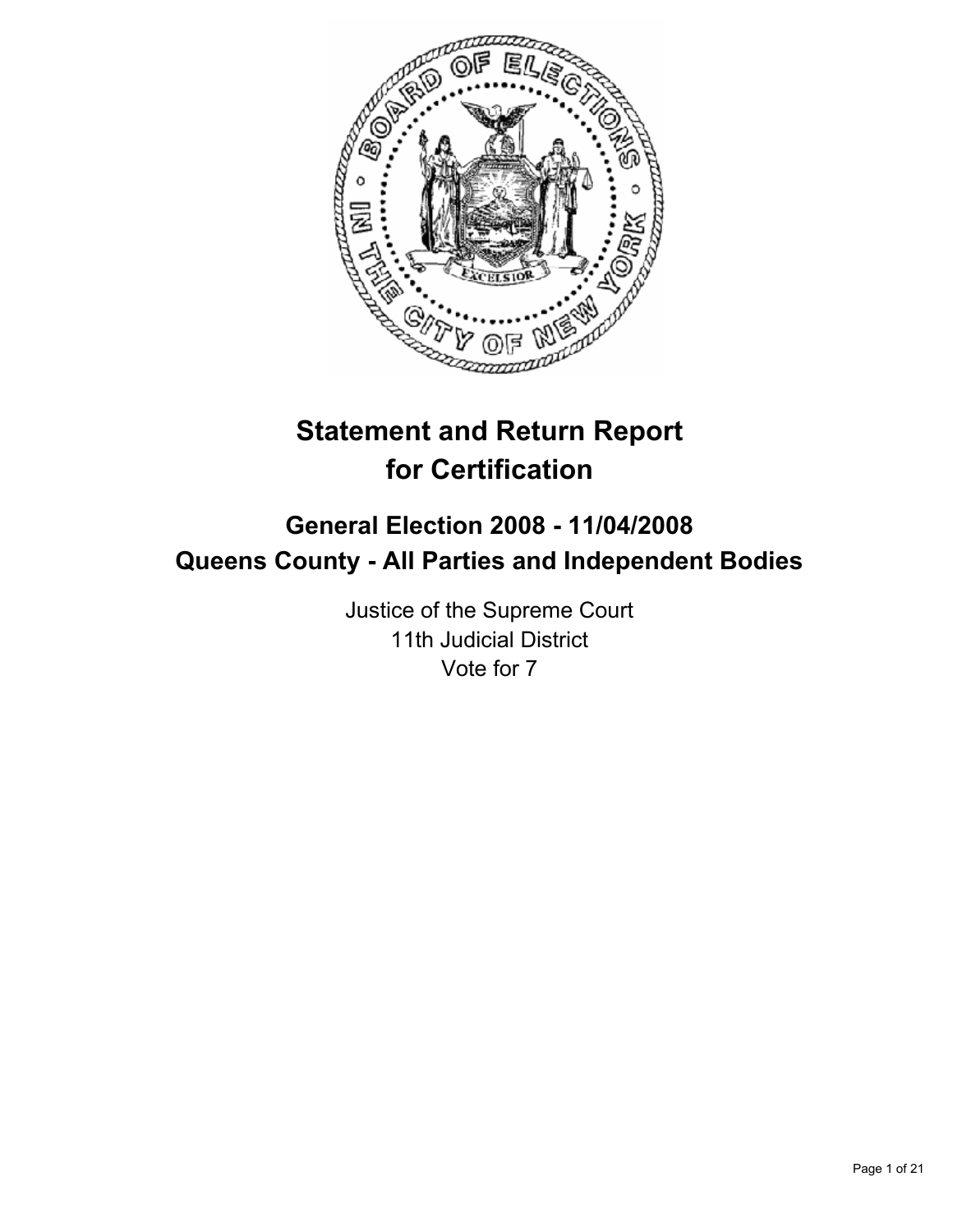

| PUBLIC COUNTER                      | 22,583 |
|-------------------------------------|--------|
| <b>EMERGENCY</b>                    | 27     |
| ABSENTEE/MILITARY                   | 575    |
| <b>AFFIDAVIT</b>                    | 819    |
| <b>Total Ballots</b>                | 24,140 |
| <b>BERNICE SIEGAL (DEMOCRATIC)</b>  | 10,238 |
| KERRY JOHN KATSORHIS (REPUBLICAN)   | 3,366  |
| KERRY JOHN KATSORHIS (CONSERVATIVE) | 359    |
| JAIME A RIOS (DEMOCRATIC)           | 10,083 |
| JOSEPH F KASPER (REPUBLICAN)        | 3,134  |
| JOSEPH F KASPER (CONSERVATIVE)      | 324    |
| LEE A MAYERSOHN (DEMOCRATIC)        | 9,543  |
| ROBERT BELTRANI (REPUBLICAN)        | 3,135  |
| ROBERT BELTRANI (CONSERVATIVE)      | 327    |
| ORIN R KITZES (DEMOCRATIC)          | 9,005  |
| JOSEPH W SANCRAINTE (REPUBLICAN)    | 3,079  |
| MARTIN J SCHULMAN (DEMOCRATIC)      | 9,978  |
| JOHN F CASEY (REPUBLICAN)           | 3,122  |
| JOHN F CASEY (CONSERVATIVE)         | 380    |
| SHERI S ROMAN (DEMOCRATIC)          | 9,299  |
| ANTHONY L FUMERELLE (REPUBLICAN)    | 2,954  |
| FREDERICK D R SAMPSON (DEMOCRATIC)  | 8,862  |
| PETER FINOCCHIARO (REPUBLICAN)      | 2,786  |
| <b>Total Votes</b>                  | 89,974 |
| Unrecorded                          | 79.006 |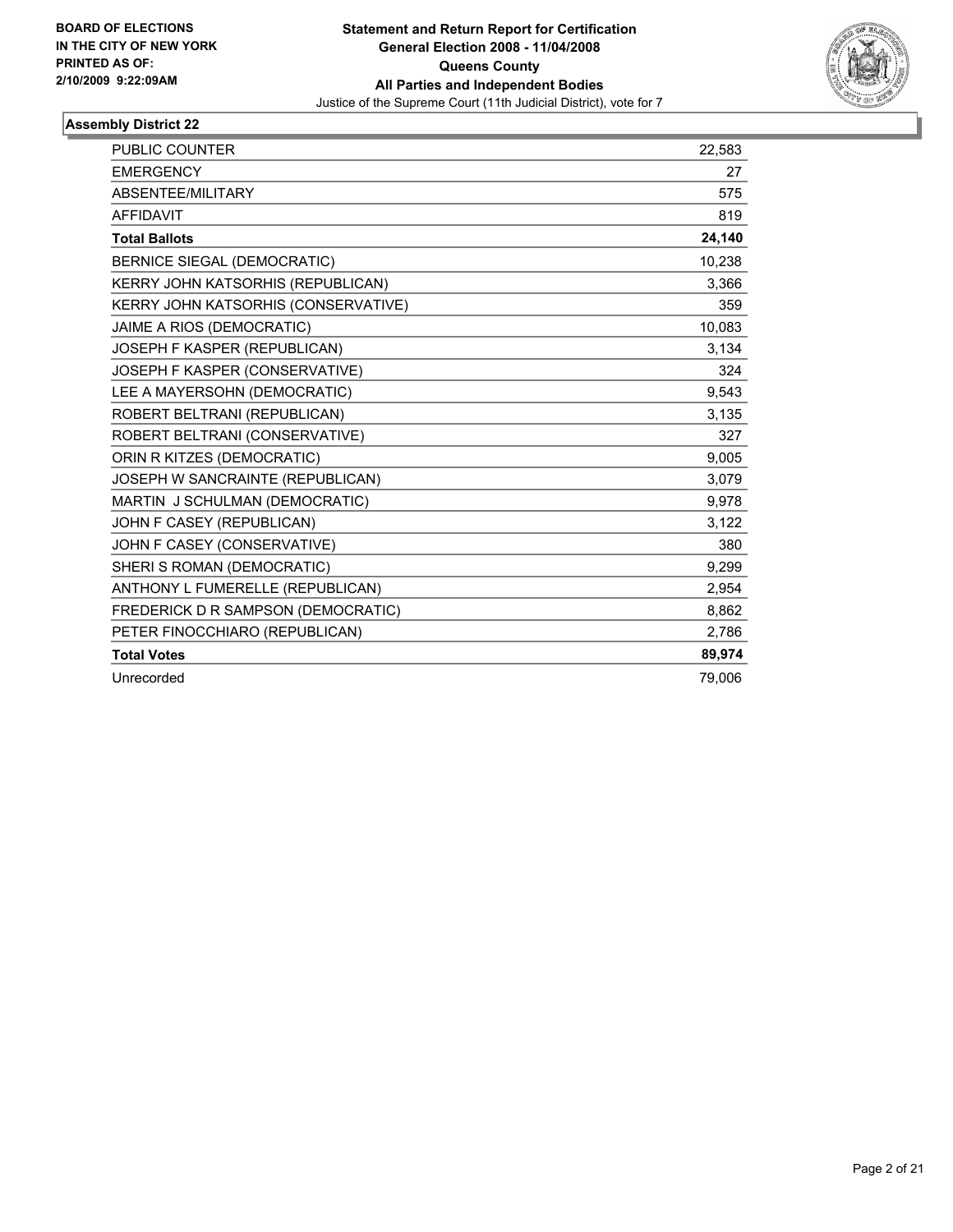

| PUBLIC COUNTER                      | 38,324      |
|-------------------------------------|-------------|
| <b>EMERGENCY</b>                    | 18          |
| ABSENTEE/MILITARY                   | 1,227       |
| AFFIDAVIT                           | 1,387       |
| <b>Total Ballots</b>                | 41,223      |
| <b>BERNICE SIEGAL (DEMOCRATIC)</b>  | 15,919      |
| KERRY JOHN KATSORHIS (REPUBLICAN)   | 9,624       |
| KERRY JOHN KATSORHIS (CONSERVATIVE) | 1,353       |
| JAIME A RIOS (DEMOCRATIC)           | 15,394      |
| JOSEPH F KASPER (REPUBLICAN)        | 9,612       |
| JOSEPH F KASPER (CONSERVATIVE)      | 1,303       |
| LEE A MAYERSOHN (DEMOCRATIC)        | 14,630      |
| ROBERT BELTRANI (REPUBLICAN)        | 9,613       |
| ROBERT BELTRANI (CONSERVATIVE)      | 1,304       |
| ORIN R KITZES (DEMOCRATIC)          | 14,562      |
| JOSEPH W SANCRAINTE (REPUBLICAN)    | 9,877       |
| MARTIN J SCHULMAN (DEMOCRATIC)      | 15,984      |
| JOHN F CASEY (REPUBLICAN)           | 9,684       |
| JOHN F CASEY (CONSERVATIVE)         | 1,375       |
| SHERI S ROMAN (DEMOCRATIC)          | 14,817      |
| ANTHONY L FUMERELLE (REPUBLICAN)    | 9,676       |
| FREDERICK D R SAMPSON (DEMOCRATIC)  | 14,281      |
| PETER FINOCCHIARO (REPUBLICAN)      | 9,717       |
| ARTHUR MCGOLDRICK (WRITE-IN)        | 1           |
| <b>BOGDAN PERNUTCH (WRITE-IN)</b>   | 1           |
| <b>GLORIA STEINER (WRITE-IN)</b>    | 1           |
| <b>ISSAC BRAUN (WRITE-IN)</b>       | 1           |
| MARTIN PERET (WRITE-IN)             | 1           |
| MAXINE PHILLIPS (WRITE-IN)          | 1           |
| MICHEAL PEAR (WRITE-IN)             | 1           |
| RUTH ROSEN (WRITE-IN)               | 1           |
| TODD GUTLIN (WRITE-IN)              | $\mathbf 1$ |
| <b>Total Votes</b>                  | 178,734     |
| Unrecorded                          | 109,827     |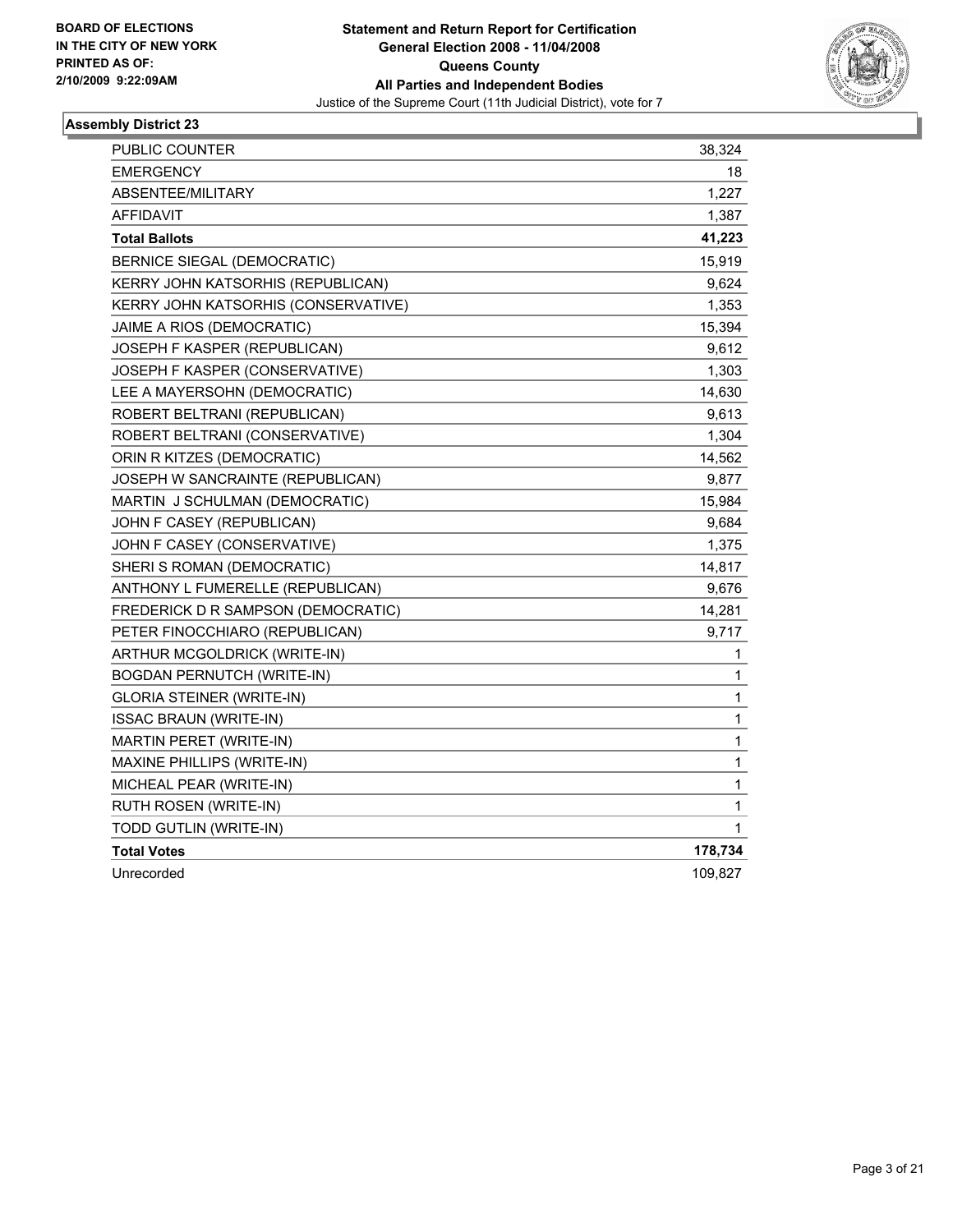

| PUBLIC COUNTER                      | 42,633  |
|-------------------------------------|---------|
| <b>EMERGENCY</b>                    | 497     |
| ABSENTEE/MILITARY                   | 1,370   |
| <b>AFFIDAVIT</b>                    | 1,031   |
| <b>Total Ballots</b>                | 45,826  |
| BERNICE SIEGAL (DEMOCRATIC)         | 23,178  |
| KERRY JOHN KATSORHIS (REPUBLICAN)   | 9,300   |
| KERRY JOHN KATSORHIS (CONSERVATIVE) | 1,081   |
| JAIME A RIOS (DEMOCRATIC)           | 21,741  |
| JOSEPH F KASPER (REPUBLICAN)        | 8,914   |
| JOSEPH F KASPER (CONSERVATIVE)      | 999     |
| LEE A MAYERSOHN (DEMOCRATIC)        | 21,829  |
| ROBERT BELTRANI (REPUBLICAN)        | 8,869   |
| ROBERT BELTRANI (CONSERVATIVE)      | 1,006   |
| ORIN R KITZES (DEMOCRATIC)          | 21,209  |
| JOSEPH W SANCRAINTE (REPUBLICAN)    | 8,991   |
| MARTIN J SCHULMAN (DEMOCRATIC)      | 22,708  |
| JOHN F CASEY (REPUBLICAN)           | 8,790   |
| JOHN F CASEY (CONSERVATIVE)         | 1,043   |
| SHERI S ROMAN (DEMOCRATIC)          | 21,649  |
| ANTHONY L FUMERELLE (REPUBLICAN)    | 8,907   |
| FREDERICK D R SAMPSON (DEMOCRATIC)  | 21,117  |
| PETER FINOCCHIARO (REPUBLICAN)      | 8,966   |
| MICHELLE GLASSMAN (WRITE-IN)        | 1       |
| <b>Total Votes</b>                  | 220,298 |
| Unrecorded                          | 100,484 |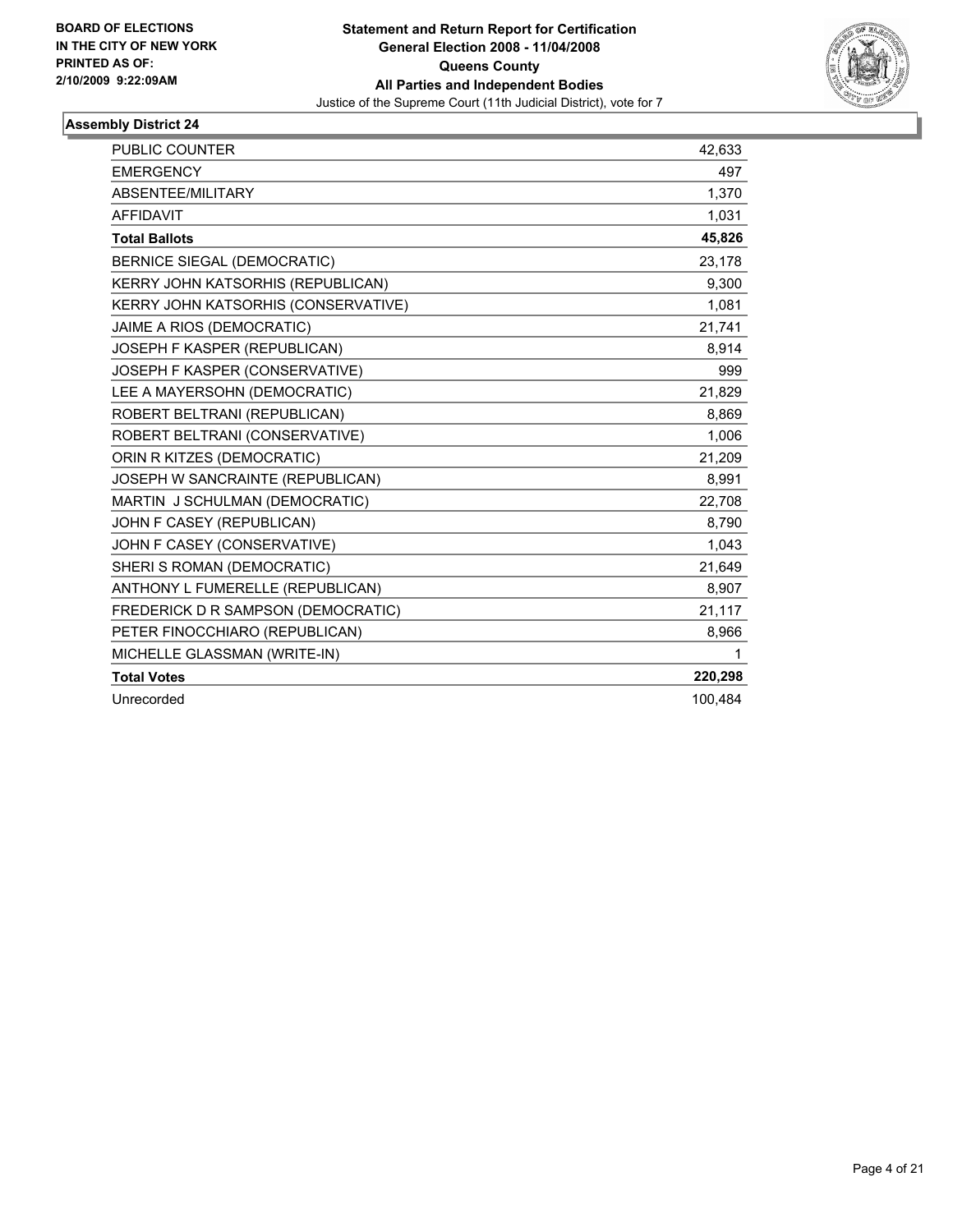

| <b>PUBLIC COUNTER</b>               | 29.859  |
|-------------------------------------|---------|
| <b>EMERGENCY</b>                    | 281     |
| ABSENTEE/MILITARY                   | 777     |
| <b>AFFIDAVIT</b>                    | 1,011   |
| <b>Total Ballots</b>                | 32,189  |
| <b>BERNICE SIEGAL (DEMOCRATIC)</b>  | 15,221  |
| KERRY JOHN KATSORHIS (REPUBLICAN)   | 6,069   |
| KERRY JOHN KATSORHIS (CONSERVATIVE) | 705     |
| JAIME A RIOS (DEMOCRATIC)           | 14,574  |
| JOSEPH F KASPER (REPUBLICAN)        | 5,693   |
| JOSEPH F KASPER (CONSERVATIVE)      | 619     |
| LEE A MAYERSOHN (DEMOCRATIC)        | 14,426  |
| ROBERT BELTRANI (REPUBLICAN)        | 5.592   |
| ROBERT BELTRANI (CONSERVATIVE)      | 628     |
| ORIN R KITZES (DEMOCRATIC)          | 13,900  |
| JOSEPH W SANCRAINTE (REPUBLICAN)    | 5,643   |
| MARTIN J SCHULMAN (DEMOCRATIC)      | 14,819  |
| JOHN F CASEY (REPUBLICAN)           | 5,614   |
| JOHN F CASEY (CONSERVATIVE)         | 646     |
| SHERI S ROMAN (DEMOCRATIC)          | 14,221  |
| ANTHONY L FUMERELLE (REPUBLICAN)    | 5,559   |
| FREDERICK D R SAMPSON (DEMOCRATIC)  | 13,833  |
| PETER FINOCCHIARO (REPUBLICAN)      | 5,579   |
| <b>Total Votes</b>                  | 143,341 |
| Unrecorded                          | 81,982  |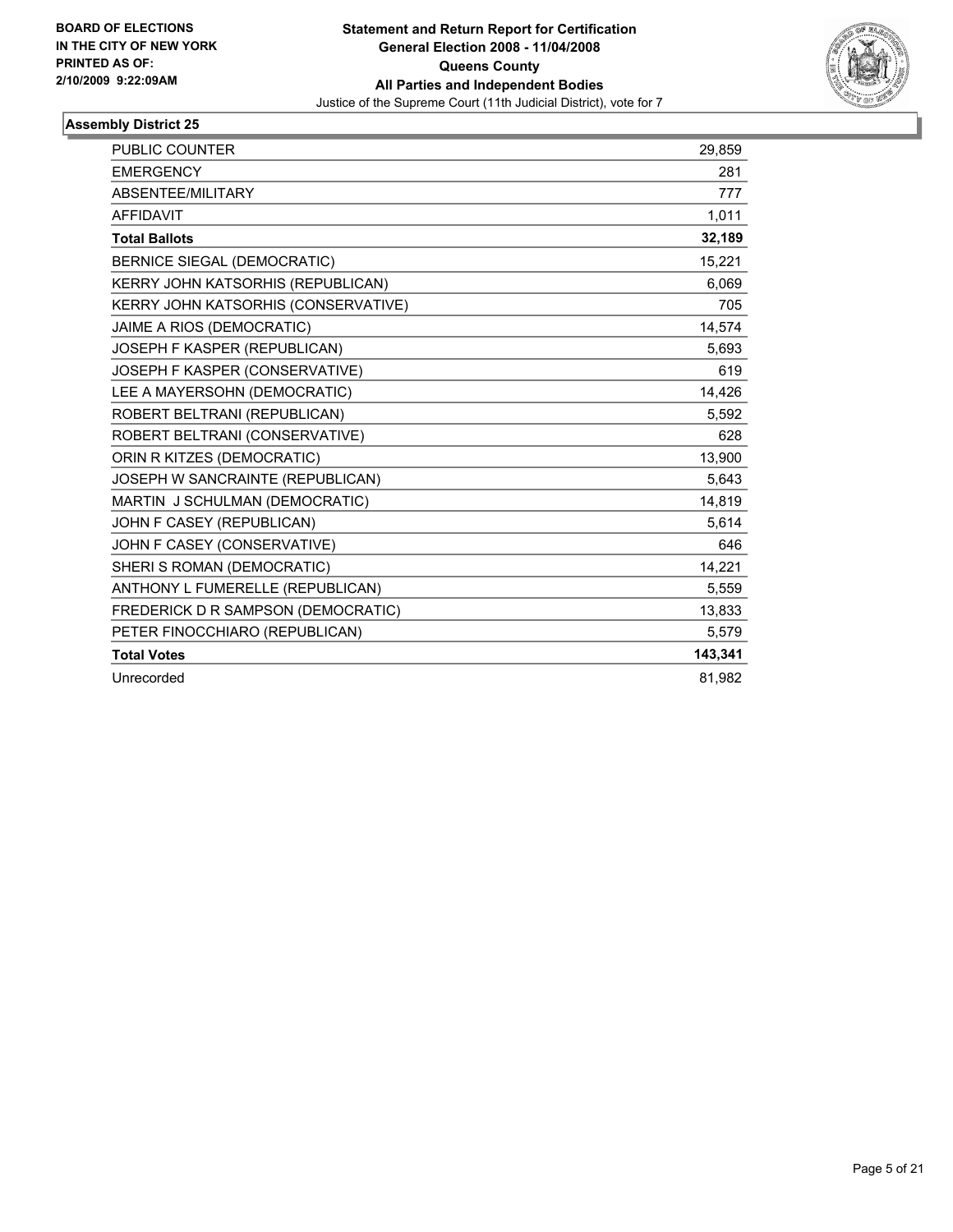

| <b>PUBLIC COUNTER</b>               | 43,080  |
|-------------------------------------|---------|
| <b>EMERGENCY</b>                    | 236     |
| ABSENTEE/MILITARY                   | 1,495   |
| <b>AFFIDAVIT</b>                    | 950     |
| <b>Total Ballots</b>                | 45,981  |
| <b>BERNICE SIEGAL (DEMOCRATIC)</b>  | 20,076  |
| KERRY JOHN KATSORHIS (REPUBLICAN)   | 12,233  |
| KERRY JOHN KATSORHIS (CONSERVATIVE) | 1,445   |
| JAIME A RIOS (DEMOCRATIC)           | 19,358  |
| JOSEPH F KASPER (REPUBLICAN)        | 11,273  |
| JOSEPH F KASPER (CONSERVATIVE)      | 1,267   |
| LEE A MAYERSOHN (DEMOCRATIC)        | 19,124  |
| ROBERT BELTRANI (REPUBLICAN)        | 11,651  |
| ROBERT BELTRANI (CONSERVATIVE)      | 1,302   |
| ORIN R KITZES (DEMOCRATIC)          | 18,647  |
| JOSEPH W SANCRAINTE (REPUBLICAN)    | 11,586  |
| MARTIN J SCHULMAN (DEMOCRATIC)      | 20,147  |
| JOHN F CASEY (REPUBLICAN)           | 11,333  |
| JOHN F CASEY (CONSERVATIVE)         | 1,285   |
| SHERI S ROMAN (DEMOCRATIC)          | 19,224  |
| ANTHONY L FUMERELLE (REPUBLICAN)    | 11,408  |
| FREDERICK D R SAMPSON (DEMOCRATIC)  | 18,371  |
| PETER FINOCCHIARO (REPUBLICAN)      | 11,616  |
| ANDREW FREITAG (WRITE-IN)           | 7       |
| JOAN BATTEMTON JR (WRITE-IN)        | 1       |
| LINDSEY LOHAN (WRITE-IN)            | 1       |
| NICKY HILTON (WRITE-IN)             | 1       |
| PARIS HILTON (WRITE-IN)             | 1       |
| <b>Total Votes</b>                  | 221,357 |
| Unrecorded                          | 100,510 |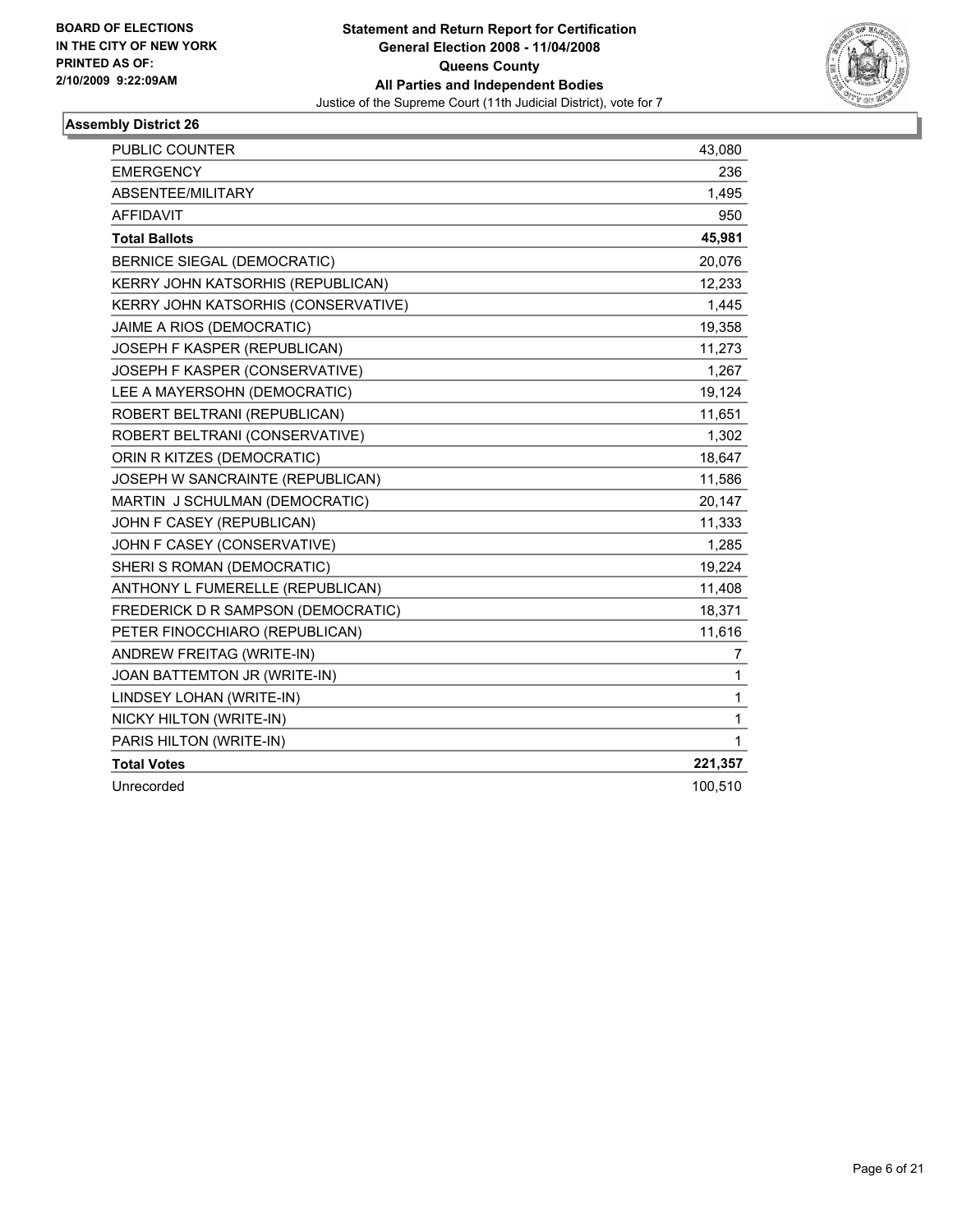

| PUBLIC COUNTER                      | 33,731  |
|-------------------------------------|---------|
| <b>EMERGENCY</b>                    | 148     |
| ABSENTEE/MILITARY                   | 992     |
| <b>AFFIDAVIT</b>                    | 1,164   |
| <b>Total Ballots</b>                | 36,543  |
| BERNICE SIEGAL (DEMOCRATIC)         | 17.372  |
| KERRY JOHN KATSORHIS (REPUBLICAN)   | 6,300   |
| KERRY JOHN KATSORHIS (CONSERVATIVE) | 676     |
| JAIME A RIOS (DEMOCRATIC)           | 16,773  |
| JOSEPH F KASPER (REPUBLICAN)        | 6,354   |
| JOSEPH F KASPER (CONSERVATIVE)      | 628     |
| LEE A MAYERSOHN (DEMOCRATIC)        | 16,876  |
| ROBERT BELTRANI (REPUBLICAN)        | 6,058   |
| ROBERT BELTRANI (CONSERVATIVE)      | 640     |
| ORIN R KITZES (DEMOCRATIC)          | 15,770  |
| JOSEPH W SANCRAINTE (REPUBLICAN)    | 6,187   |
| MARTIN J SCHULMAN (DEMOCRATIC)      | 17,011  |
| JOHN F CASEY (REPUBLICAN)           | 6,131   |
| JOHN F CASEY (CONSERVATIVE)         | 628     |
| SHERI S ROMAN (DEMOCRATIC)          | 16,066  |
| ANTHONY L FUMERELLE (REPUBLICAN)    | 6,096   |
| FREDERICK D R SAMPSON (DEMOCRATIC)  | 15,529  |
| PETER FINOCCHIARO (REPUBLICAN)      | 6,147   |
| LOWELL RAPAPORT (WRITE-IN)          | 1       |
| <b>Total Votes</b>                  | 161,243 |
| Unrecorded                          | 94,558  |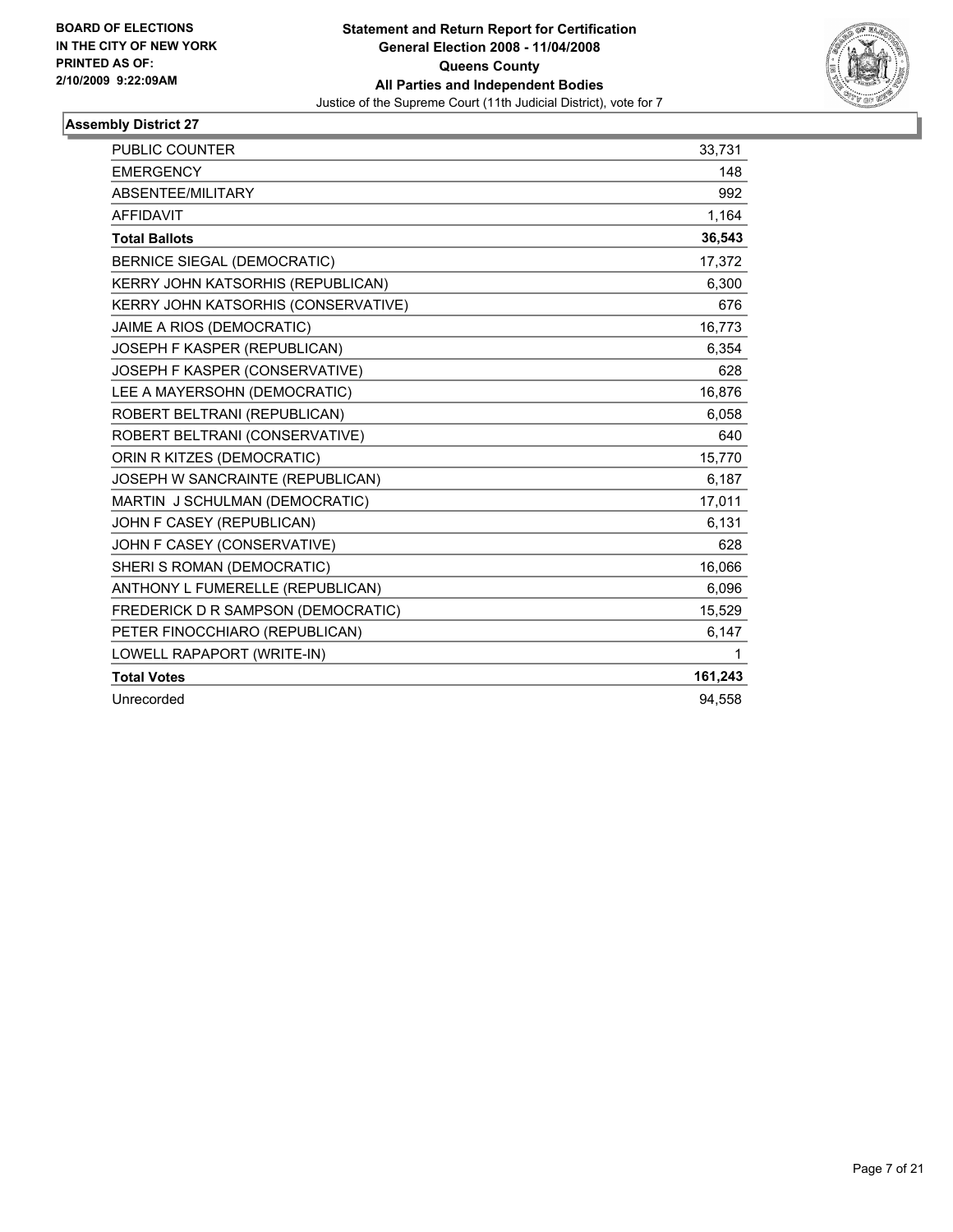

| <b>PUBLIC COUNTER</b>               | 40,523  |
|-------------------------------------|---------|
| <b>EMERGENCY</b>                    | 56      |
| ABSENTEE/MILITARY                   | 1,561   |
| <b>AFFIDAVIT</b>                    | 1,178   |
| <b>Total Ballots</b>                | 43,793  |
| <b>BERNICE SIEGAL (DEMOCRATIC)</b>  | 20,592  |
| KERRY JOHN KATSORHIS (REPUBLICAN)   | 9,359   |
| KERRY JOHN KATSORHIS (CONSERVATIVE) | 926     |
| JAIME A RIOS (DEMOCRATIC)           | 19,484  |
| JOSEPH F KASPER (REPUBLICAN)        | 9,331   |
| JOSEPH F KASPER (CONSERVATIVE)      | 893     |
| LEE A MAYERSOHN (DEMOCRATIC)        | 19,352  |
| ROBERT BELTRANI (REPUBLICAN)        | 9,146   |
| ROBERT BELTRANI (CONSERVATIVE)      | 891     |
| ORIN R KITZES (DEMOCRATIC)          | 19,010  |
| JOSEPH W SANCRAINTE (REPUBLICAN)    | 9,262   |
| MARTIN J SCHULMAN (DEMOCRATIC)      | 20,233  |
| JOHN F CASEY (REPUBLICAN)           | 9,227   |
| JOHN F CASEY (CONSERVATIVE)         | 914     |
| SHERI S ROMAN (DEMOCRATIC)          | 19,377  |
| ANTHONY L FUMERELLE (REPUBLICAN)    | 9,093   |
| FREDERICK D R SAMPSON (DEMOCRATIC)  | 18,623  |
| PETER FINOCCHIARO (REPUBLICAN)      | 9,227   |
| <b>Total Votes</b>                  | 204,940 |
| Unrecorded                          | 101,611 |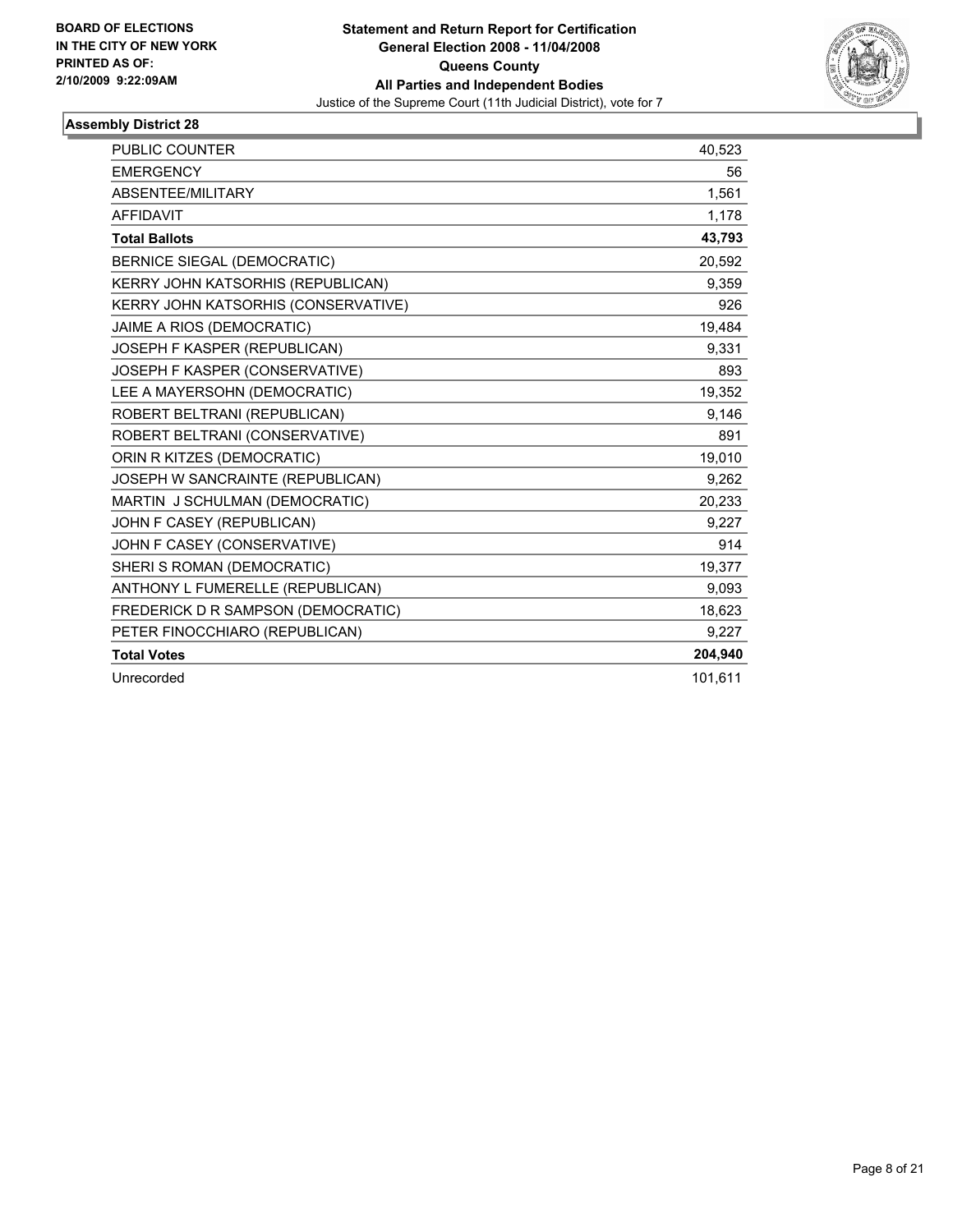

| <b>PUBLIC COUNTER</b>               | 40.927  |
|-------------------------------------|---------|
| <b>EMERGENCY</b>                    | 7       |
| ABSENTEE/MILITARY                   | 1,067   |
| <b>AFFIDAVIT</b>                    | 1,505   |
| <b>Total Ballots</b>                | 43,599  |
| <b>BERNICE SIEGAL (DEMOCRATIC)</b>  | 30,467  |
| KERRY JOHN KATSORHIS (REPUBLICAN)   | 1,357   |
| KERRY JOHN KATSORHIS (CONSERVATIVE) | 212     |
| JAIME A RIOS (DEMOCRATIC)           | 28,724  |
| JOSEPH F KASPER (REPUBLICAN)        | 1,291   |
| JOSEPH F KASPER (CONSERVATIVE)      | 172     |
| LEE A MAYERSOHN (DEMOCRATIC)        | 28,214  |
| ROBERT BELTRANI (REPUBLICAN)        | 1,281   |
| ROBERT BELTRANI (CONSERVATIVE)      | 173     |
| ORIN R KITZES (DEMOCRATIC)          | 28,170  |
| JOSEPH W SANCRAINTE (REPUBLICAN)    | 1,278   |
| MARTIN J SCHULMAN (DEMOCRATIC)      | 28,433  |
| JOHN F CASEY (REPUBLICAN)           | 1,235   |
| JOHN F CASEY (CONSERVATIVE)         | 506     |
| SHERI S ROMAN (DEMOCRATIC)          | 28,331  |
| ANTHONY L FUMERELLE (REPUBLICAN)    | 1,235   |
| FREDERICK D R SAMPSON (DEMOCRATIC)  | 28,360  |
| PETER FINOCCHIARO (REPUBLICAN)      | 1,218   |
| JOHN CROWIN (WRITE-IN)              | 1       |
| MARY L CROWIN (WRITE-IN)            | 1       |
| <b>Total Votes</b>                  | 210,659 |
| Unrecorded                          | 94.534  |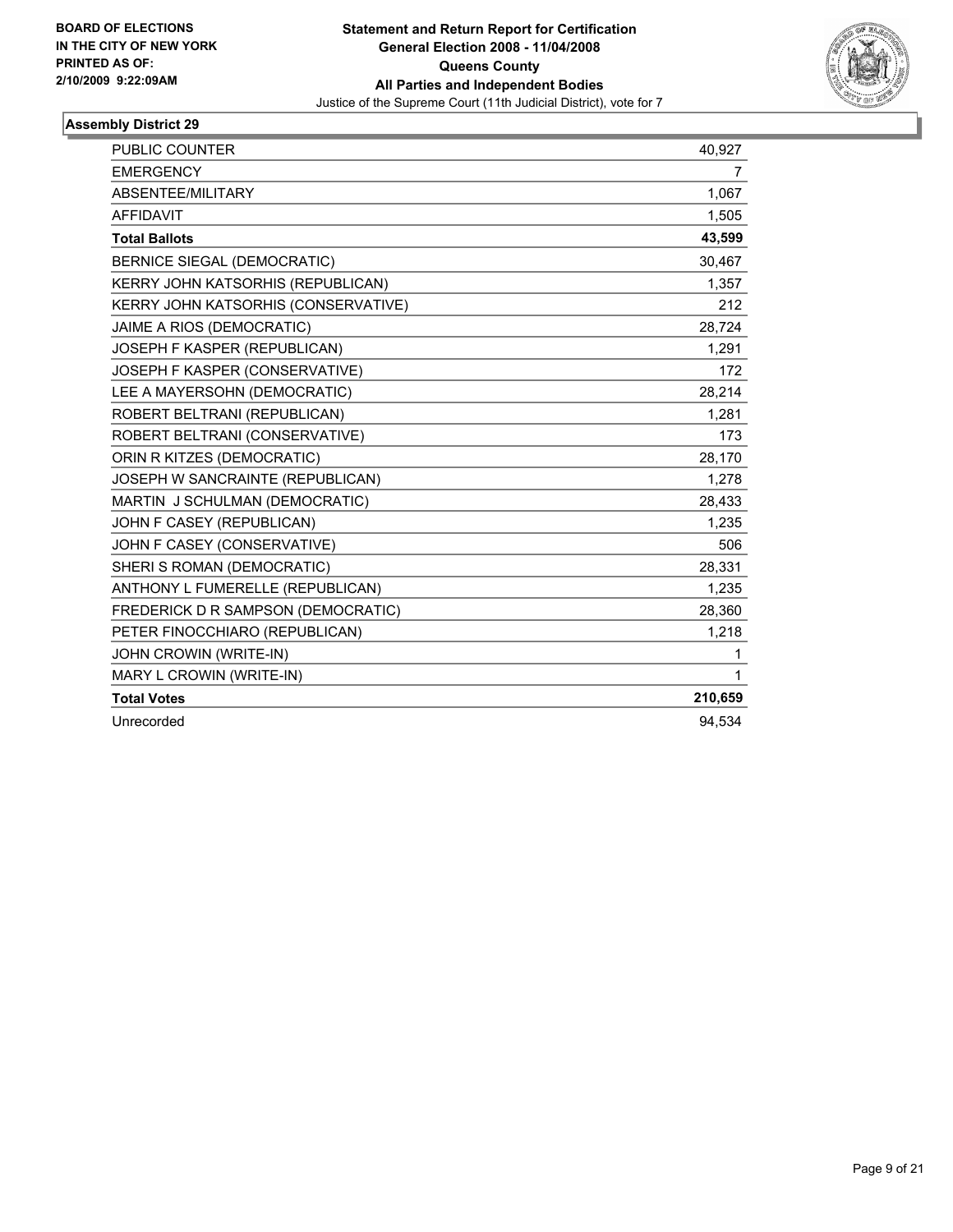

| PUBLIC COUNTER                      | 32,460  |
|-------------------------------------|---------|
| <b>EMERGENCY</b>                    | 67      |
| ABSENTEE/MILITARY                   | 721     |
| <b>AFFIDAVIT</b>                    | 1.064   |
| <b>Total Ballots</b>                | 34,589  |
| <b>BERNICE SIEGAL (DEMOCRATIC)</b>  | 15,700  |
| KERRY JOHN KATSORHIS (REPUBLICAN)   | 6.417   |
| KERRY JOHN KATSORHIS (CONSERVATIVE) | 796     |
| JAIME A RIOS (DEMOCRATIC)           | 15.460  |
| JOSEPH F KASPER (REPUBLICAN)        | 6,125   |
| JOSEPH F KASPER (CONSERVATIVE)      | 753     |
| LEE A MAYERSOHN (DEMOCRATIC)        | 14,680  |
| ROBERT BELTRANI (REPUBLICAN)        | 6,249   |
| ROBERT BELTRANI (CONSERVATIVE)      | 751     |
| ORIN R KITZES (DEMOCRATIC)          | 14,503  |
| JOSEPH W SANCRAINTE (REPUBLICAN)    | 6,302   |
| MARTIN J SCHULMAN (DEMOCRATIC)      | 15,204  |
| JOHN F CASEY (REPUBLICAN)           | 6,258   |
| JOHN F CASEY (CONSERVATIVE)         | 808     |
| SHERI S ROMAN (DEMOCRATIC)          | 14,930  |
| ANTHONY L FUMERELLE (REPUBLICAN)    | 6,198   |
| FREDERICK D R SAMPSON (DEMOCRATIC)  | 14,419  |
| PETER FINOCCHIARO (REPUBLICAN)      | 6,221   |
| <b>Total Votes</b>                  | 151,774 |
| Unrecorded                          | 90.349  |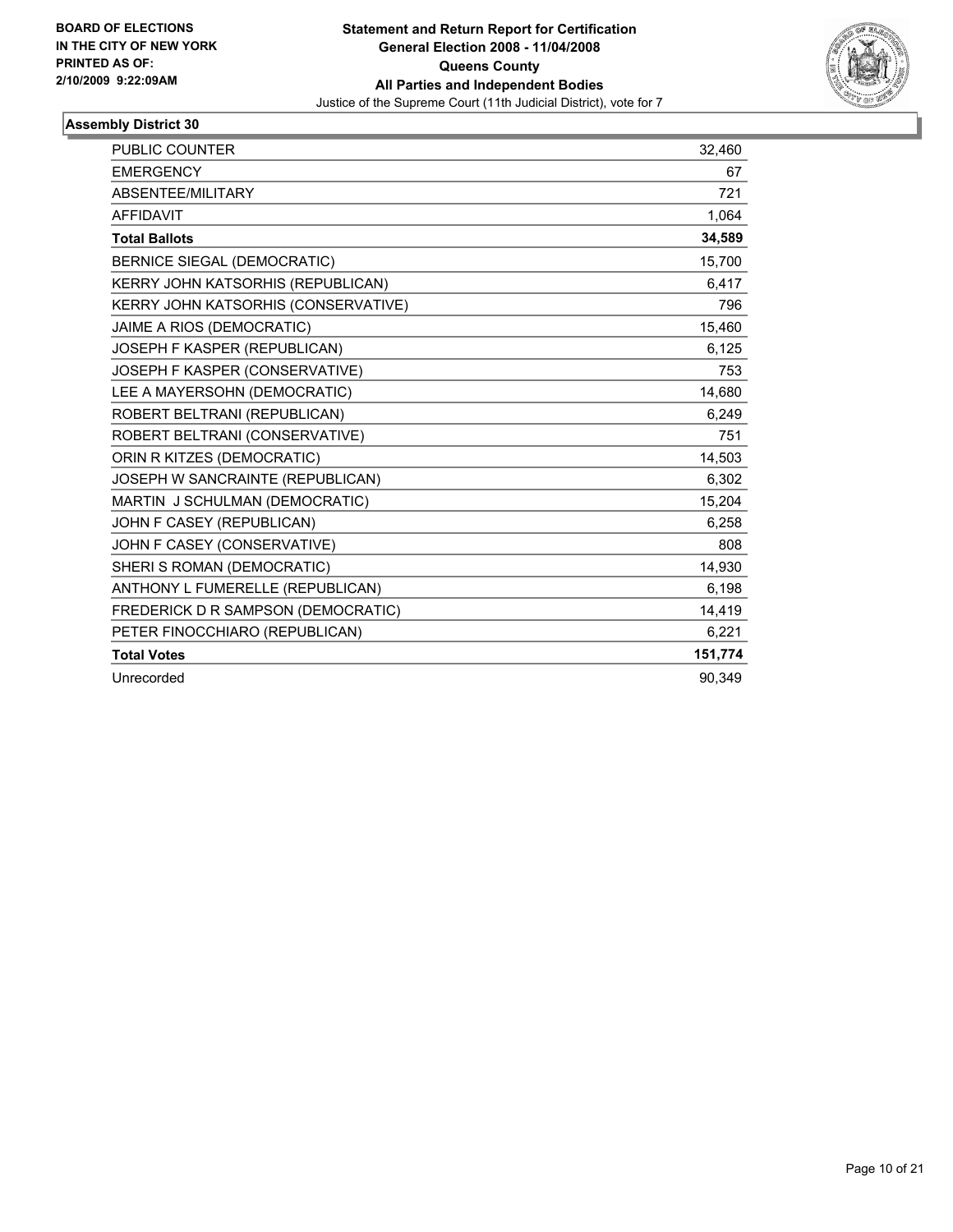

| <b>PUBLIC COUNTER</b>               | 35,456         |
|-------------------------------------|----------------|
| <b>EMERGENCY</b>                    | 231            |
| ABSENTEE/MILITARY                   | 907            |
| <b>AFFIDAVIT</b>                    | 1.741          |
| <b>Total Ballots</b>                | 38,440         |
| <b>BERNICE SIEGAL (DEMOCRATIC)</b>  | 24,265         |
| KERRY JOHN KATSORHIS (REPUBLICAN)   | 1,543          |
| KERRY JOHN KATSORHIS (CONSERVATIVE) | 243            |
| JAIME A RIOS (DEMOCRATIC)           | 22,882         |
| JOSEPH F KASPER (REPUBLICAN)        | 1,525          |
| JOSEPH F KASPER (CONSERVATIVE)      | 202            |
| LEE A MAYERSOHN (DEMOCRATIC)        | 22,203         |
| ROBERT BELTRANI (REPUBLICAN)        | 1,484          |
| ROBERT BELTRANI (CONSERVATIVE)      | 199            |
| ORIN R KITZES (DEMOCRATIC)          | 22,168         |
| JOSEPH W SANCRAINTE (REPUBLICAN)    | 1,495          |
| MARTIN J SCHULMAN (DEMOCRATIC)      | 22,738         |
| JOHN F CASEY (REPUBLICAN)           | 1,469          |
| JOHN F CASEY (CONSERVATIVE)         | 219            |
| SHERI S ROMAN (DEMOCRATIC)          | 22,258         |
| ANTHONY L FUMERELLE (REPUBLICAN)    | 1,463          |
| FREDERICK D R SAMPSON (DEMOCRATIC)  | 22.178         |
| PETER FINOCCHIARO (REPUBLICAN)      | 1,426          |
| <b>BUDDHA ALLAH (WRITE-IN)</b>      | 1              |
| JOSEPH MANTAONE (WRITE-IN)          | $\overline{7}$ |
| <b>Total Votes</b>                  | 169,968        |
| Unrecorded                          | 99.112         |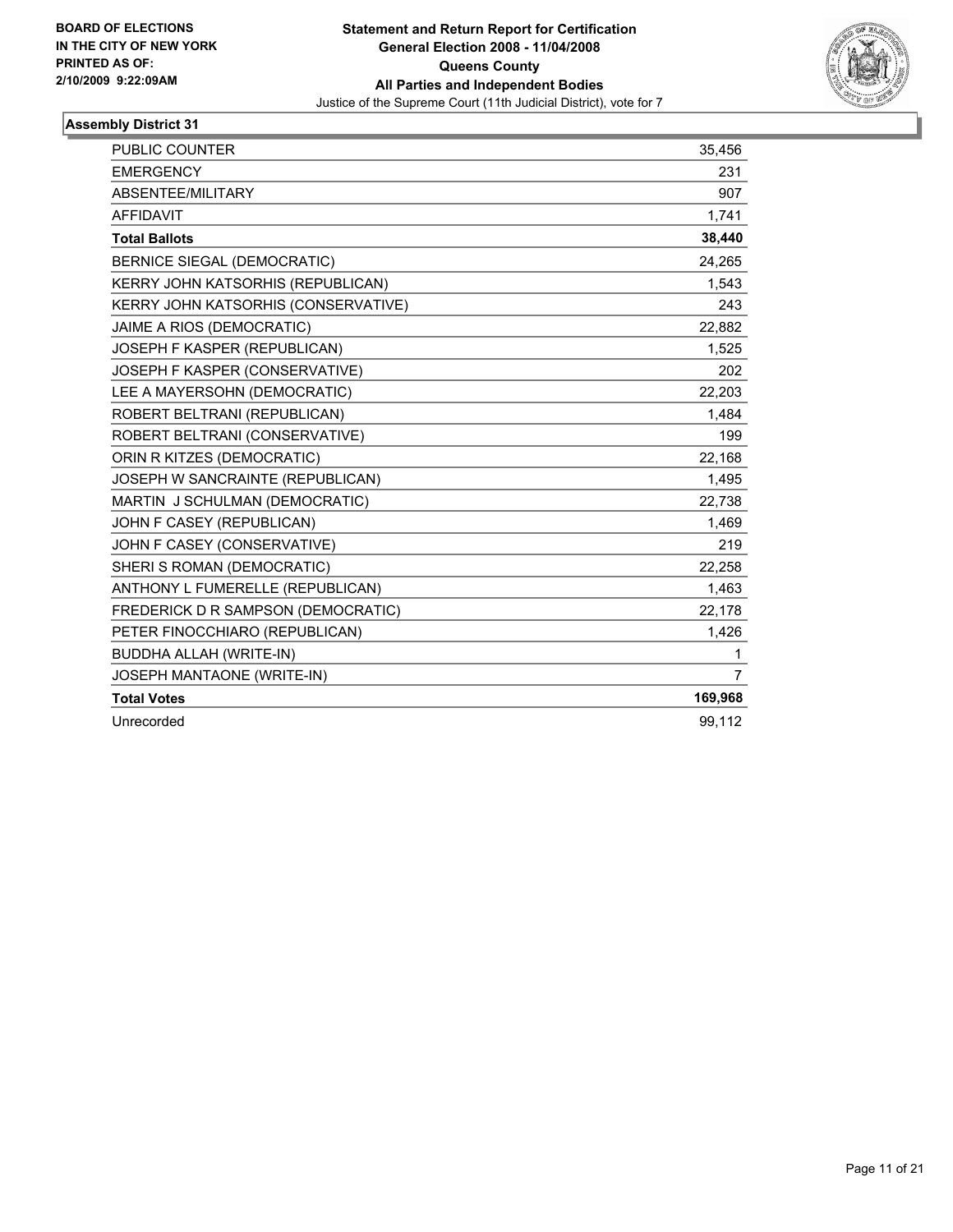

| PUBLIC COUNTER                      | 38,530  |
|-------------------------------------|---------|
| <b>EMERGENCY</b>                    | 52      |
| ABSENTEE/MILITARY                   | 717     |
| <b>AFFIDAVIT</b>                    | 1,800   |
| <b>Total Ballots</b>                | 41,169  |
| <b>BERNICE SIEGAL (DEMOCRATIC)</b>  | 27,599  |
| KERRY JOHN KATSORHIS (REPUBLICAN)   | 771     |
| KERRY JOHN KATSORHIS (CONSERVATIVE) | 162     |
| JAIME A RIOS (DEMOCRATIC)           | 25,844  |
| JOSEPH F KASPER (REPUBLICAN)        | 745     |
| JOSEPH F KASPER (CONSERVATIVE)      | 110     |
| LEE A MAYERSOHN (DEMOCRATIC)        | 25,146  |
| ROBERT BELTRANI (REPUBLICAN)        | 701     |
| ROBERT BELTRANI (CONSERVATIVE)      | 125     |
| ORIN R KITZES (DEMOCRATIC)          | 25,254  |
| JOSEPH W SANCRAINTE (REPUBLICAN)    | 715     |
| MARTIN J SCHULMAN (DEMOCRATIC)      | 25,734  |
| JOHN F CASEY (REPUBLICAN)           | 708     |
| JOHN F CASEY (CONSERVATIVE)         | 121     |
| SHERI S ROMAN (DEMOCRATIC)          | 25,288  |
| ANTHONY L FUMERELLE (REPUBLICAN)    | 752     |
| FREDERICK D R SAMPSON (DEMOCRATIC)  | 25,325  |
| PETER FINOCCHIARO (REPUBLICAN)      | 644     |
| HOMER (WRITE-IN)                    | 1       |
| <b>Total Votes</b>                  | 185,745 |
| Unrecorded                          | 102,438 |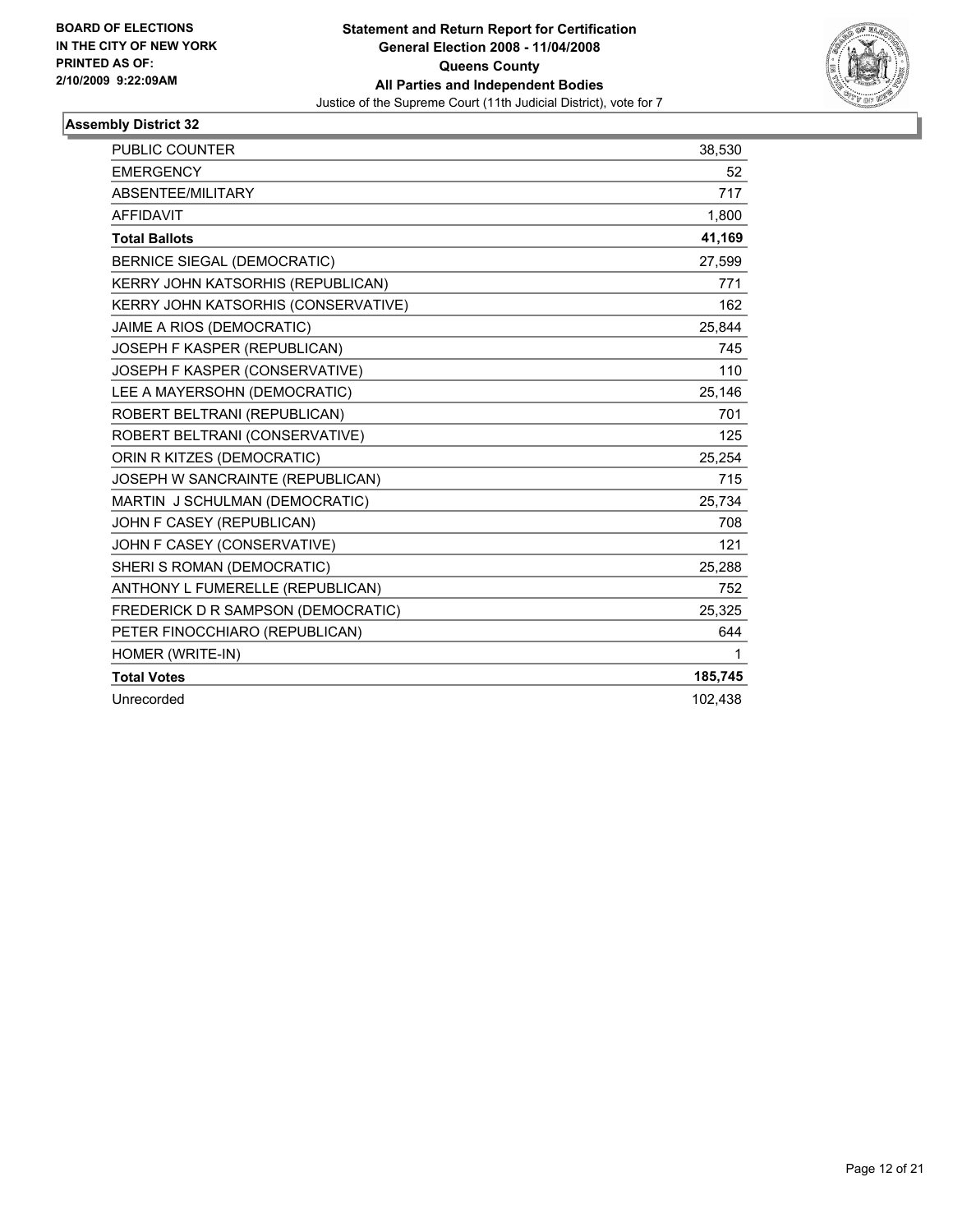

| <b>PUBLIC COUNTER</b>               | 43,260  |
|-------------------------------------|---------|
| <b>EMERGENCY</b>                    | 145     |
| ABSENTEE/MILITARY                   | 1,006   |
| <b>AFFIDAVIT</b>                    | 1,498   |
| <b>Total Ballots</b>                | 46,024  |
| <b>BERNICE SIEGAL (DEMOCRATIC)</b>  | 30,496  |
| KERRY JOHN KATSORHIS (REPUBLICAN)   | 2.747   |
| KERRY JOHN KATSORHIS (CONSERVATIVE) | 467     |
| JAIME A RIOS (DEMOCRATIC)           | 28,782  |
| JOSEPH F KASPER (REPUBLICAN)        | 2,635   |
| JOSEPH F KASPER (CONSERVATIVE)      | 417     |
| LEE A MAYERSOHN (DEMOCRATIC)        | 28,189  |
| ROBERT BELTRANI (REPUBLICAN)        | 2,634   |
| ROBERT BELTRANI (CONSERVATIVE)      | 411     |
| ORIN R KITZES (DEMOCRATIC)          | 28,228  |
| JOSEPH W SANCRAINTE (REPUBLICAN)    | 2,740   |
| MARTIN J SCHULMAN (DEMOCRATIC)      | 28,808  |
| JOHN F CASEY (REPUBLICAN)           | 2,688   |
| JOHN F CASEY (CONSERVATIVE)         | 423     |
| SHERI S ROMAN (DEMOCRATIC)          | 28,383  |
| ANTHONY L FUMERELLE (REPUBLICAN)    | 2,651   |
| FREDERICK D R SAMPSON (DEMOCRATIC)  | 28,291  |
| PETER FINOCCHIARO (REPUBLICAN)      | 2,633   |
| RONALD KUBY (WRITE-IN)              | 1       |
| RUDOLPH BEHTMANN (WRITE-IN)         | 1       |
| STEPHANIE DEJEAN (WRITE-IN)         | 1       |
| <b>Total Votes</b>                  | 221,626 |
| Unrecorded                          | 100,542 |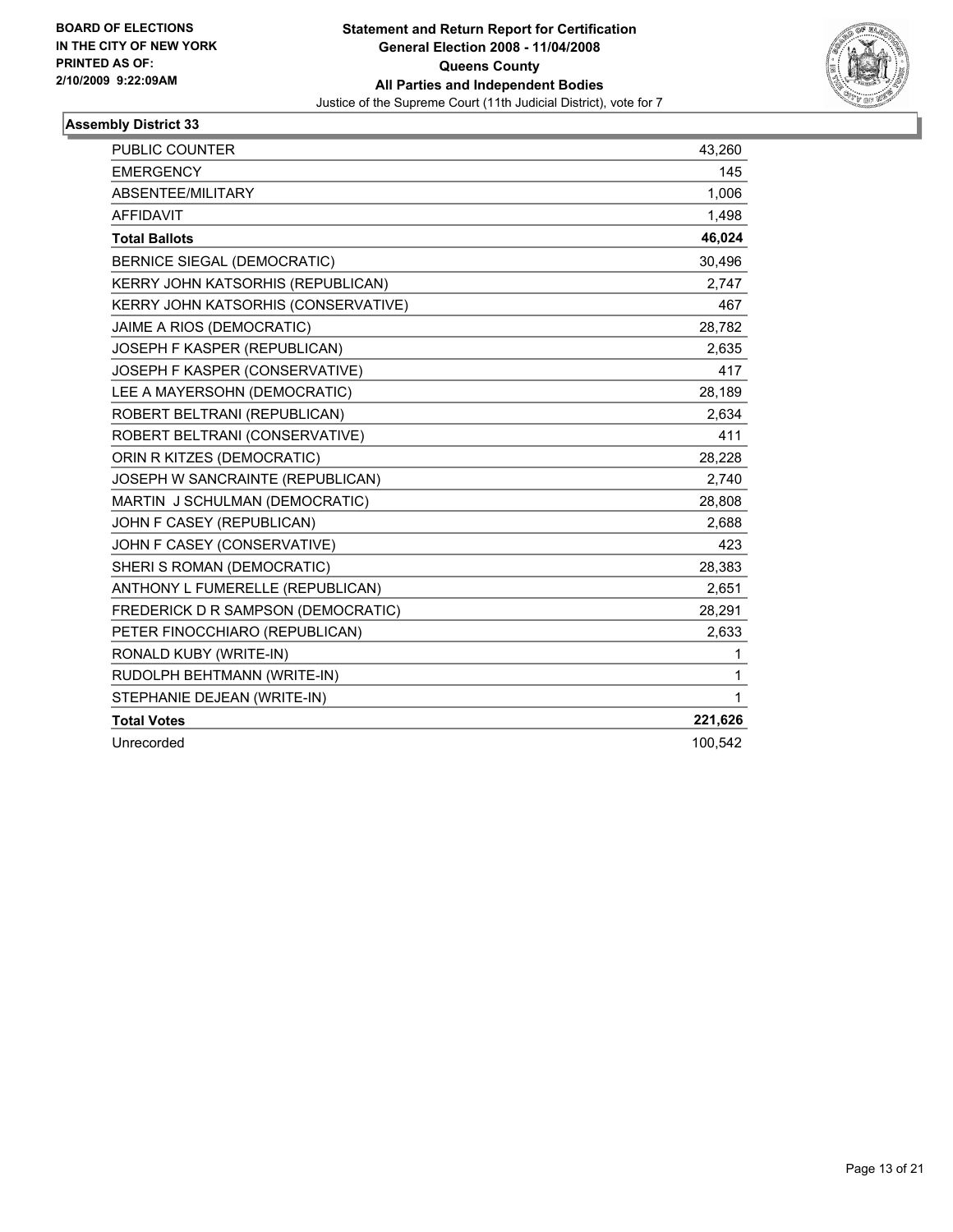

| PUBLIC COUNTER                      | 25,309      |
|-------------------------------------|-------------|
| <b>EMERGENCY</b>                    | 33          |
| ABSENTEE/MILITARY                   | 498         |
| <b>AFFIDAVIT</b>                    | 925         |
| <b>Total Ballots</b>                | 26,952      |
| <b>BERNICE SIEGAL (DEMOCRATIC)</b>  | 13,824      |
| KERRY JOHN KATSORHIS (REPUBLICAN)   | 3,629       |
| KERRY JOHN KATSORHIS (CONSERVATIVE) | 367         |
| JAIME A RIOS (DEMOCRATIC)           | 13,908      |
| JOSEPH F KASPER (REPUBLICAN)        | 3,405       |
| JOSEPH F KASPER (CONSERVATIVE)      | 310         |
| LEE A MAYERSOHN (DEMOCRATIC)        | 12,648      |
| ROBERT BELTRANI (REPUBLICAN)        | 3,869       |
| ROBERT BELTRANI (CONSERVATIVE)      | 471         |
| ORIN R KITZES (DEMOCRATIC)          | 12,439      |
| JOSEPH W SANCRAINTE (REPUBLICAN)    | 3,532       |
| MARTIN J SCHULMAN (DEMOCRATIC)      | 13,099      |
| JOHN F CASEY (REPUBLICAN)           | 3,420       |
| JOHN F CASEY (CONSERVATIVE)         | 348         |
| SHERI S ROMAN (DEMOCRATIC)          | 12,781      |
| ANTHONY L FUMERELLE (REPUBLICAN)    | 3,293       |
| FREDERICK D R SAMPSON (DEMOCRATIC)  | 12,304      |
| PETER FINOCCHIARO (REPUBLICAN)      | 3,251       |
| CESAR H QUINONES (WRITE-IN)         | 1           |
| DORIA ARMANLD (WRITE-IN)            | 1           |
| KATHLEEN M COLLINS (WRITE-IN)       | 1           |
| PATRICK T COLLINS (WRITE-IN)        | 1           |
| THOMAS MC CUILOUGH (WRITE-IN)       | $\mathbf 1$ |
| <b>Total Votes</b>                  | 116,903     |
| Unrecorded                          | 71,761      |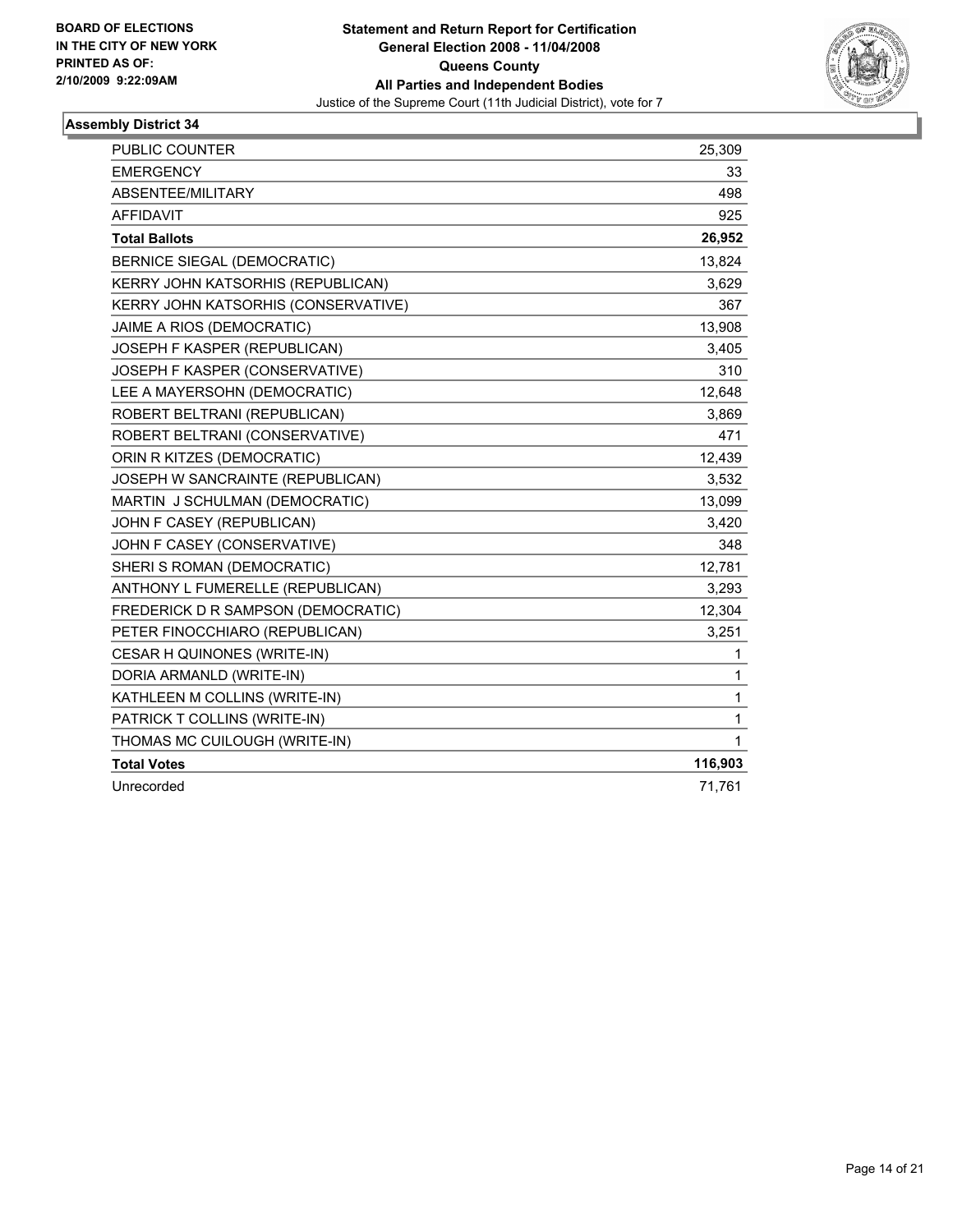

| <b>PUBLIC COUNTER</b>               | 25,527  |
|-------------------------------------|---------|
| <b>EMERGENCY</b>                    | 28      |
| ABSENTEE/MILITARY                   | 612     |
| <b>AFFIDAVIT</b>                    | 1,021   |
| <b>Total Ballots</b>                | 27,318  |
| BERNICE SIEGAL (DEMOCRATIC)         | 14,956  |
| KERRY JOHN KATSORHIS (REPUBLICAN)   | 2,622   |
| KERRY JOHN KATSORHIS (CONSERVATIVE) | 249     |
| JAIME A RIOS (DEMOCRATIC)           | 14,721  |
| JOSEPH F KASPER (REPUBLICAN)        | 2,474   |
| JOSEPH F KASPER (CONSERVATIVE)      | 220     |
| LEE A MAYERSOHN (DEMOCRATIC)        | 13,769  |
| ROBERT BELTRANI (REPUBLICAN)        | 2,459   |
| ROBERT BELTRANI (CONSERVATIVE)      | 216     |
| ORIN R KITZES (DEMOCRATIC)          | 13,757  |
| JOSEPH W SANCRAINTE (REPUBLICAN)    | 2,425   |
| MARTIN J SCHULMAN (DEMOCRATIC)      | 14,176  |
| JOHN F CASEY (REPUBLICAN)           | 2,449   |
| JOHN F CASEY (CONSERVATIVE)         | 240     |
| SHERI S ROMAN (DEMOCRATIC)          | 13,787  |
| ANTHONY L FUMERELLE (REPUBLICAN)    | 2,321   |
| FREDERICK D R SAMPSON (DEMOCRATIC)  | 13,548  |
| PETER FINOCCHIARO (REPUBLICAN)      | 2,313   |
| DAVID DROMM (WRITE-IN)              | 1       |
| <b>Total Votes</b>                  | 116,703 |
| Unrecorded                          | 74,523  |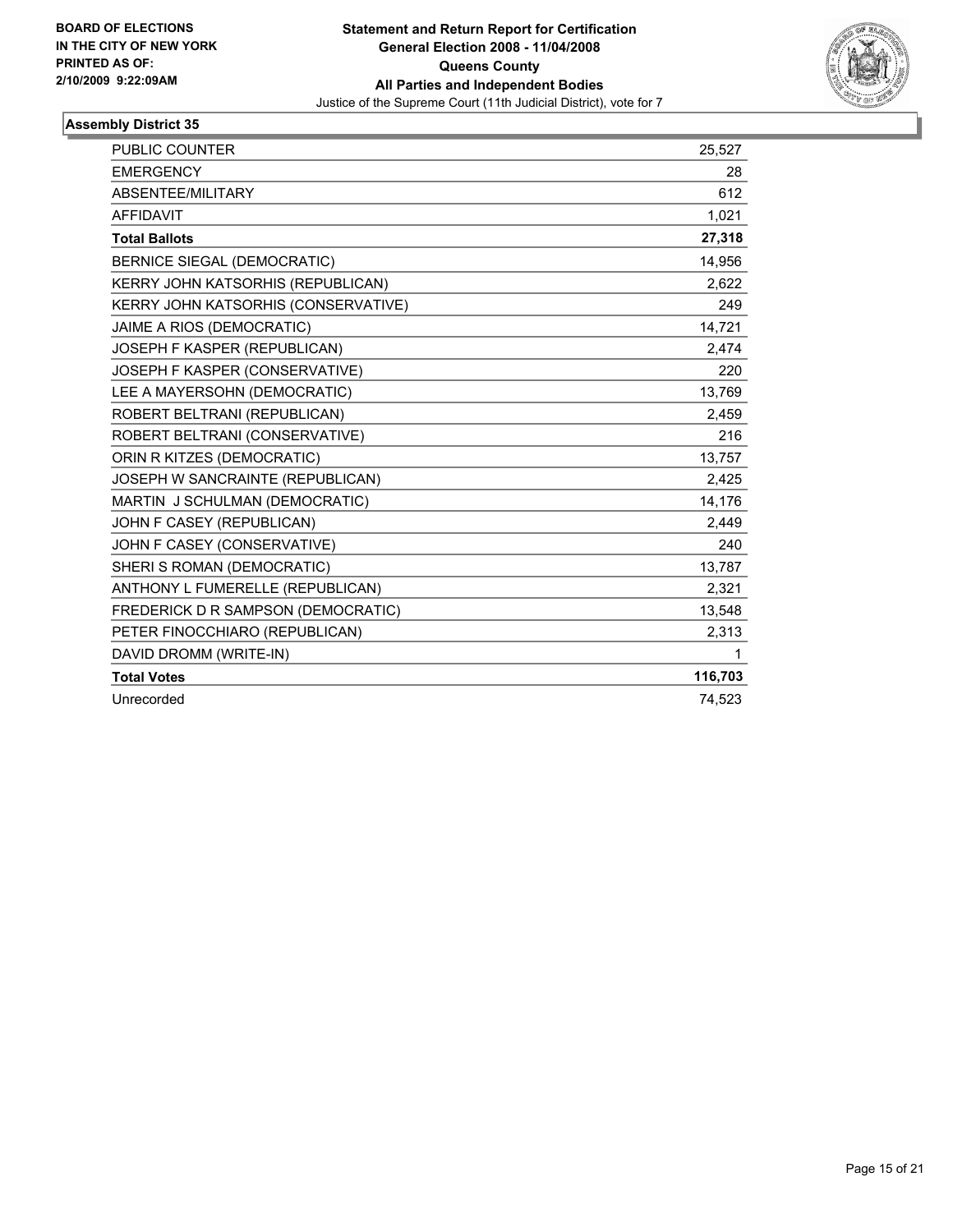

| <b>PUBLIC COUNTER</b>               | 33,667          |
|-------------------------------------|-----------------|
| <b>EMERGENCY</b>                    | 12 <sup>°</sup> |
| ABSENTEE/MILITARY                   | 754             |
| <b>AFFIDAVIT</b>                    | 1,416           |
| <b>Total Ballots</b>                | 36,271          |
| <b>BERNICE SIEGAL (DEMOCRATIC)</b>  | 19,522          |
| KERRY JOHN KATSORHIS (REPUBLICAN)   | 5,556           |
| KERRY JOHN KATSORHIS (CONSERVATIVE) | 598             |
| JAIME A RIOS (DEMOCRATIC)           | 19,006          |
| JOSEPH F KASPER (REPUBLICAN)        | 4,783           |
| JOSEPH F KASPER (CONSERVATIVE)      | 420             |
| LEE A MAYERSOHN (DEMOCRATIC)        | 18,304          |
| ROBERT BELTRANI (REPUBLICAN)        | 4,783           |
| ROBERT BELTRANI (CONSERVATIVE)      | 431             |
| ORIN R KITZES (DEMOCRATIC)          | 18,332          |
| JOSEPH W SANCRAINTE (REPUBLICAN)    | 4,766           |
| MARTIN J SCHULMAN (DEMOCRATIC)      | 18,711          |
| JOHN F CASEY (REPUBLICAN)           | 4,763           |
| JOHN F CASEY (CONSERVATIVE)         | 460             |
| SHERI S ROMAN (DEMOCRATIC)          | 18,626          |
| ANTHONY L FUMERELLE (REPUBLICAN)    | 4,664           |
| FREDERICK D R SAMPSON (DEMOCRATIC)  | 18,031          |
| PETER FINOCCHIARO (REPUBLICAN)      | 4,808           |
| JOHN MICHAELS (WRITE-IN)            | 1               |
| JOSEPH BERNATE (WRITE-IN)           | 1               |
| KASINICH (WRITE-IN)                 | 1               |
| <b>Total Votes</b>                  | 166,567         |
| Unrecorded                          | 87,330          |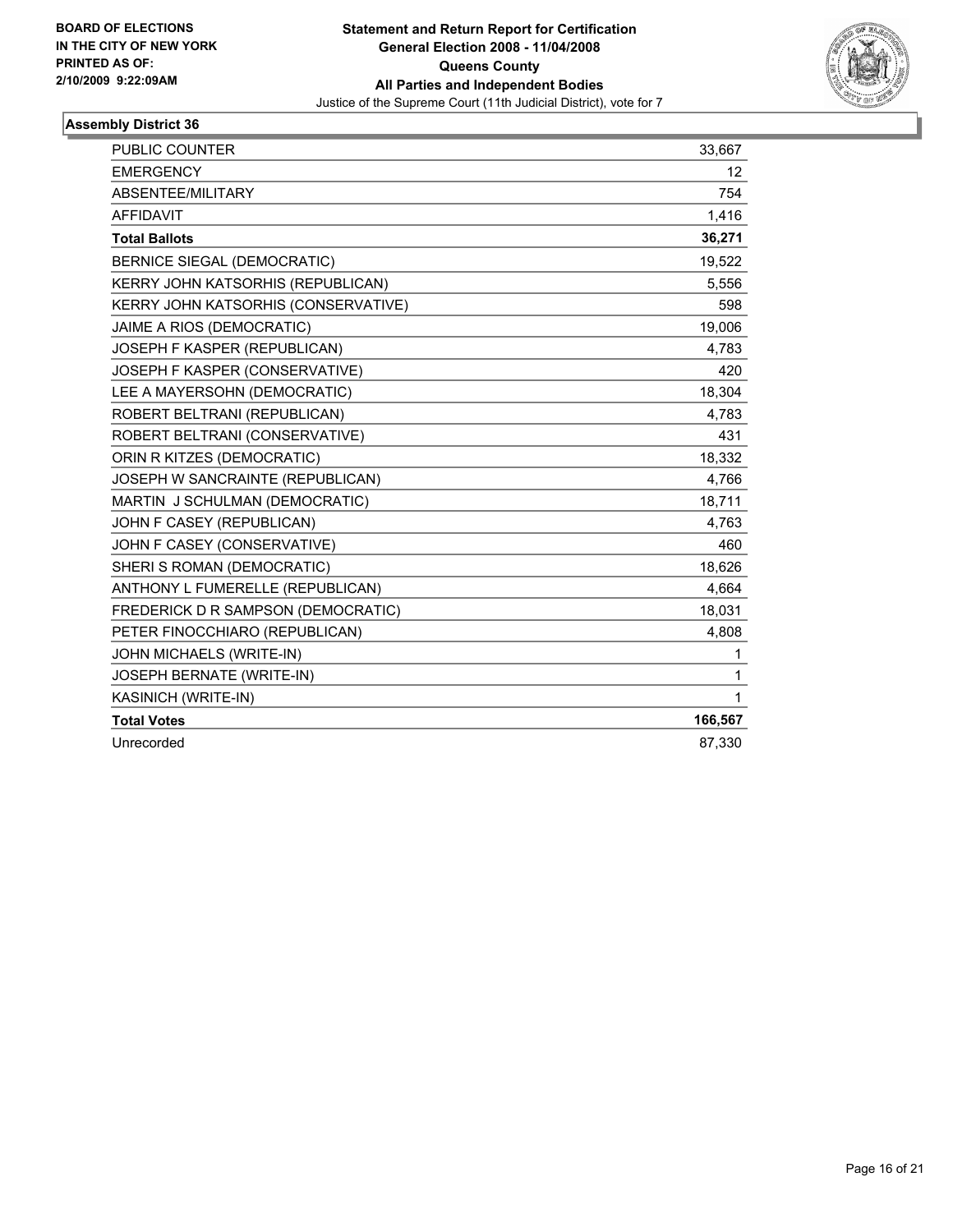

| <b>PUBLIC COUNTER</b>               | 29.530  |
|-------------------------------------|---------|
| <b>EMERGENCY</b>                    | 277     |
| ABSENTEE/MILITARY                   | 575     |
| <b>AFFIDAVIT</b>                    | 1,369   |
| <b>Total Ballots</b>                | 31,938  |
| <b>BERNICE SIEGAL (DEMOCRATIC)</b>  | 17,904  |
| KERRY JOHN KATSORHIS (REPUBLICAN)   | 3,290   |
| KERRY JOHN KATSORHIS (CONSERVATIVE) | 383     |
| JAIME A RIOS (DEMOCRATIC)           | 17,691  |
| JOSEPH F KASPER (REPUBLICAN)        | 3,109   |
| JOSEPH F KASPER (CONSERVATIVE)      | 345     |
| LEE A MAYERSOHN (DEMOCRATIC)        | 16,541  |
| ROBERT BELTRANI (REPUBLICAN)        | 3,144   |
| ROBERT BELTRANI (CONSERVATIVE)      | 337     |
| ORIN R KITZES (DEMOCRATIC)          | 16,512  |
| JOSEPH W SANCRAINTE (REPUBLICAN)    | 3,173   |
| MARTIN J SCHULMAN (DEMOCRATIC)      | 16,980  |
| JOHN F CASEY (REPUBLICAN)           | 3,184   |
| JOHN F CASEY (CONSERVATIVE)         | 374     |
| SHERI S ROMAN (DEMOCRATIC)          | 16,828  |
| ANTHONY L FUMERELLE (REPUBLICAN)    | 3,139   |
| FREDERICK D R SAMPSON (DEMOCRATIC)  | 16,349  |
| PETER FINOCCHIARO (REPUBLICAN)      | 3,014   |
| <b>Total Votes</b>                  | 142,297 |
| Unrecorded                          | 81,269  |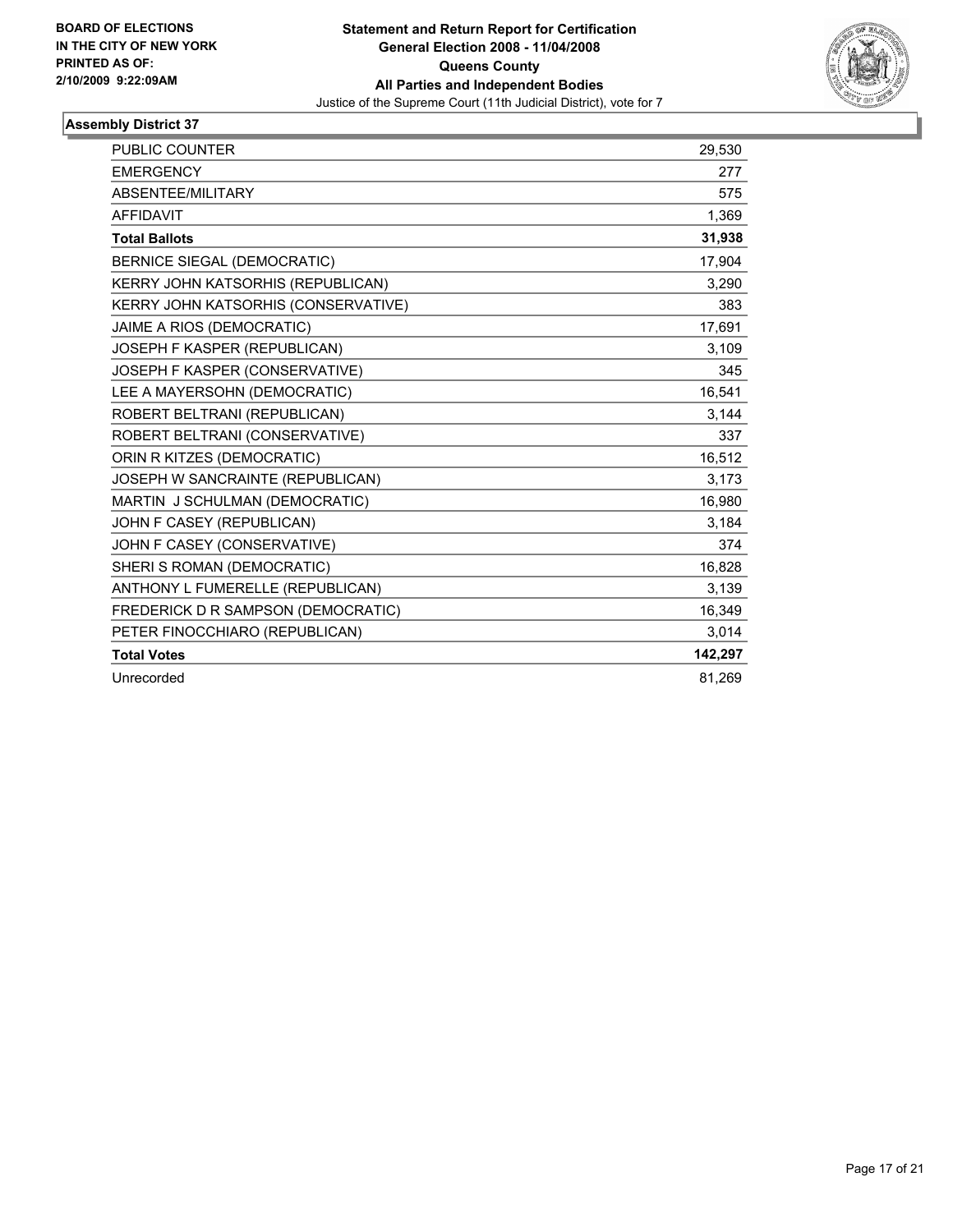

| <b>PUBLIC COUNTER</b>               | 28,214  |
|-------------------------------------|---------|
| <b>EMERGENCY</b>                    | 195     |
| ABSENTEE/MILITARY                   | 458     |
| <b>AFFIDAVIT</b>                    | 1,093   |
| <b>Total Ballots</b>                | 30,039  |
| <b>BERNICE SIEGAL (DEMOCRATIC)</b>  | 13,495  |
| KERRY JOHN KATSORHIS (REPUBLICAN)   | 4,611   |
| KERRY JOHN KATSORHIS (CONSERVATIVE) | 753     |
| JAIME A RIOS (DEMOCRATIC)           | 13,511  |
| JOSEPH F KASPER (REPUBLICAN)        | 4,563   |
| JOSEPH F KASPER (CONSERVATIVE)      | 719     |
| LEE A MAYERSOHN (DEMOCRATIC)        | 12,232  |
| ROBERT BELTRANI (REPUBLICAN)        | 4,627   |
| ROBERT BELTRANI (CONSERVATIVE)      | 720     |
| ORIN R KITZES (DEMOCRATIC)          | 12,253  |
| JOSEPH W SANCRAINTE (REPUBLICAN)    | 4,770   |
| MARTIN J SCHULMAN (DEMOCRATIC)      | 12,833  |
| JOHN F CASEY (REPUBLICAN)           | 4,580   |
| JOHN F CASEY (CONSERVATIVE)         | 726     |
| SHERI S ROMAN (DEMOCRATIC)          | 12,556  |
| ANTHONY L FUMERELLE (REPUBLICAN)    | 4,683   |
| FREDERICK D R SAMPSON (DEMOCRATIC)  | 12,144  |
| PETER FINOCCHIARO (REPUBLICAN)      | 4,604   |
| ELIZABETH CROWLEY (WRITE-IN)        | 1       |
| RON PAUL (WRITE-IN)                 | 4       |
| <b>Total Votes</b>                  | 124,385 |
| Unrecorded                          | 85.888  |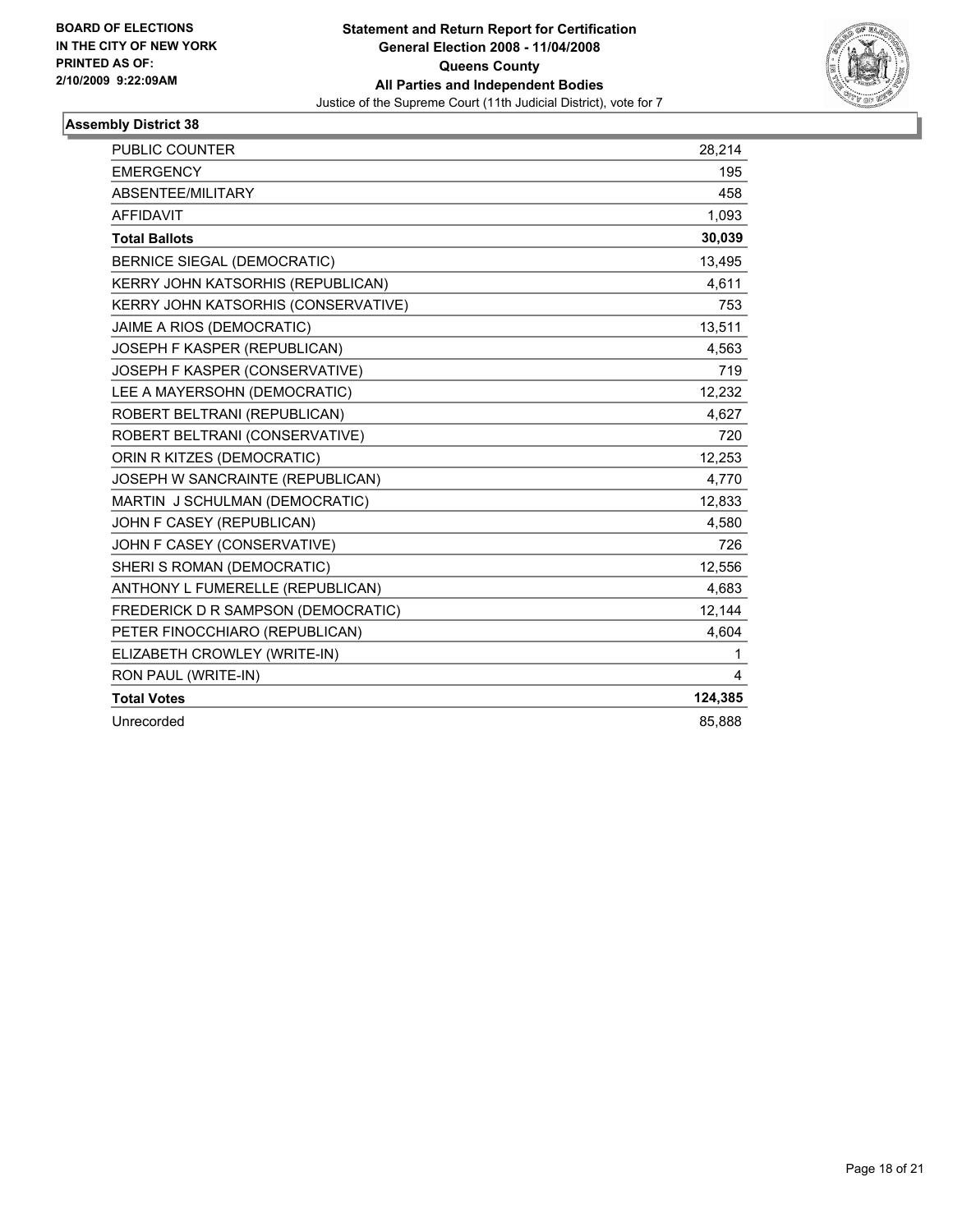

| <b>PUBLIC COUNTER</b>               | 18.730 |
|-------------------------------------|--------|
| <b>EMERGENCY</b>                    | 64     |
| ABSENTEE/MILITARY                   | 326    |
| <b>AFFIDAVIT</b>                    | 674    |
| <b>Total Ballots</b>                | 19,912 |
| BERNICE SIEGAL (DEMOCRATIC)         | 10,208 |
| KERRY JOHN KATSORHIS (REPUBLICAN)   | 2,061  |
| KERRY JOHN KATSORHIS (CONSERVATIVE) | 166    |
| JAIME A RIOS (DEMOCRATIC)           | 10,303 |
| JOSEPH F KASPER (REPUBLICAN)        | 2,026  |
| JOSEPH F KASPER (CONSERVATIVE)      | 151    |
| LEE A MAYERSOHN (DEMOCRATIC)        | 9,472  |
| ROBERT BELTRANI (REPUBLICAN)        | 2,016  |
| ROBERT BELTRANI (CONSERVATIVE)      | 168    |
| ORIN R KITZES (DEMOCRATIC)          | 9.311  |
| JOSEPH W SANCRAINTE (REPUBLICAN)    | 2,065  |
| MARTIN J SCHULMAN (DEMOCRATIC)      | 9,479  |
| JOHN F CASEY (REPUBLICAN)           | 1,924  |
| JOHN F CASEY (CONSERVATIVE)         | 177    |
| SHERI S ROMAN (DEMOCRATIC)          | 9.441  |
| ANTHONY L FUMERELLE (REPUBLICAN)    | 1,833  |
| FREDERICK D R SAMPSON (DEMOCRATIC)  | 8,978  |
| PETER FINOCCHIARO (REPUBLICAN)      | 1,745  |
| MICHAEL ARCHANGEL (WRITE-IN)        | 1      |
| <b>Total Votes</b>                  | 81,525 |
| Unrecorded                          | 57,859 |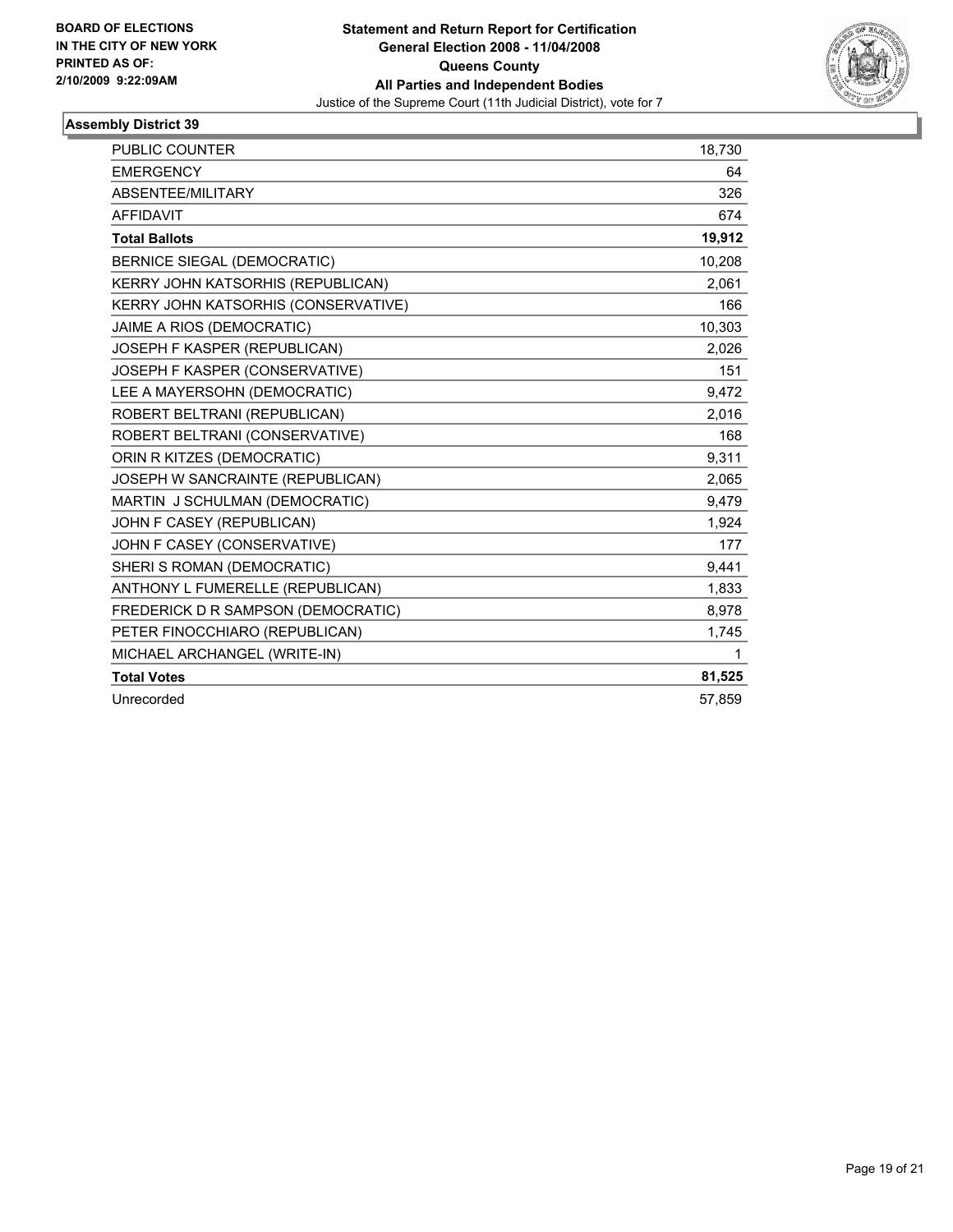

### **Total for Justice of the Supreme Court (11th Judicial District) - Queens County**

| <b>PUBLIC COUNTER</b>               | 602,343        |
|-------------------------------------|----------------|
| <b>EMERGENCY</b>                    | 2,374          |
| ABSENTEE/MILITARY                   | 15,638         |
| AFFIDAVIT                           | 21,646         |
| <b>Total Ballots</b>                | 645,946        |
| BERNICE SIEGAL (DEMOCRATIC)         | 341,032        |
| KERRY JOHN KATSORHIS (REPUBLICAN)   | 90,855         |
| KERRY JOHN KATSORHIS (CONSERVATIVE) | 10,941         |
| JAIME A RIOS (DEMOCRATIC)           | 328,239        |
| JOSEPH F KASPER (REPUBLICAN)        | 86,992         |
| JOSEPH F KASPER (CONSERVATIVE)      | 9,852          |
| LEE A MAYERSOHN (DEMOCRATIC)        | 317,178        |
| ROBERT BELTRANI (REPUBLICAN)        | 87,311         |
| ROBERT BELTRANI (CONSERVATIVE)      | 10,100         |
| ORIN R KITZES (DEMOCRATIC)          | 313,030        |
| JOSEPH W SANCRAINTE (REPUBLICAN)    | 87,886         |
| MARTIN J SCHULMAN (DEMOCRATIC)      | 327,075        |
| JOHN F CASEY (REPUBLICAN)           | 86,579         |
| JOHN F CASEY (CONSERVATIVE)         | 10,673         |
| SHERI S ROMAN (DEMOCRATIC)          | 317,862        |
| ANTHONY L FUMERELLE (REPUBLICAN)    | 85,925         |
| FREDERICK D R SAMPSON (DEMOCRATIC)  | 310,543        |
| PETER FINOCCHIARO (REPUBLICAN)      | 85,915         |
| ANDREW FREITAG (WRITE-IN)           | 7              |
| ARTHUR MCGOLDRICK (WRITE-IN)        | 1              |
| <b>BOGDAN PERNUTCH (WRITE-IN)</b>   | 1              |
| BUDDHA ALLAH (WRITE-IN)             | 1              |
| CESAR H QUINONES (WRITE-IN)         | $\mathbf{1}$   |
| DAVID DROMM (WRITE-IN)              | $\mathbf{1}$   |
| DORIA ARMANLD (WRITE-IN)            | 1              |
| ELIZABETH CROWLEY (WRITE-IN)        | 1              |
| <b>GLORIA STEINER (WRITE-IN)</b>    | $\mathbf{1}$   |
| HOMER (WRITE-IN)                    | 1              |
| <b>ISSAC BRAUN (WRITE-IN)</b>       | 1              |
| JOAN BATTEMTON JR (WRITE-IN)        | 1              |
| JOHN CROWIN (WRITE-IN)              | 1              |
| JOHN MICHAELS (WRITE-IN)            | 1              |
| JOSEPH BERNATE (WRITE-IN)           | 1              |
| JOSEPH MANTAONE (WRITE-IN)          | $\overline{7}$ |
| KASINICH (WRITE-IN)                 | 1              |
| KATHLEEN M COLLINS (WRITE-IN)       | 1              |
| LINDSEY LOHAN (WRITE-IN)            | 1              |
| LOWELL RAPAPORT (WRITE-IN)          | 1              |
| MARTIN PERET (WRITE-IN)             | 1              |
| MARY L CROWIN (WRITE-IN)            | 1              |
| MAXINE PHILLIPS (WRITE-IN)          | 1              |